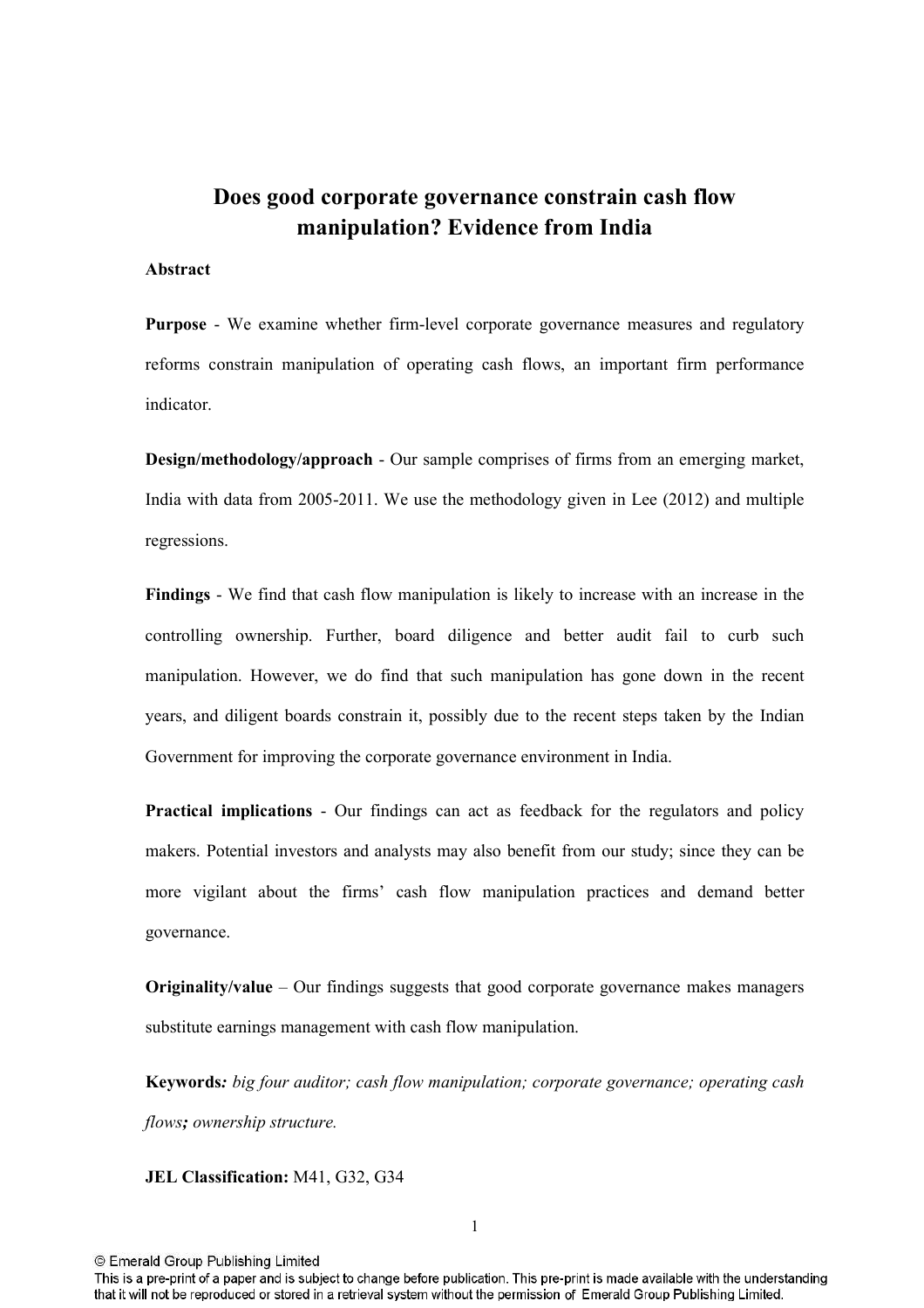# Does good corporate governance constrain cash flow manipulation? **Evidence from India**

## 1. Introduction

There has been a lot of research on the role of ownership and firm level corporate governance measures like board characteristics and auditors in constraining earnings management (Klein, 2002; Peasnell et al., 2005). However, research on the effectiveness of these measures in curbing the manipulation of another important accounting metric, operating cash flow is nonexistent. In this paper, we examine whether the firm level corporate governance measures and regulatory reforms constrain cash flow manipulation.

The literature on cash flow manipulation suggests that managers have incentives to manipulate cash flows. As more number of firms and analysts are now likely to issue cash flow forecasts (DeFond and Hung, 2003; Wasley and Wu, 2006; DeFond and Hung, 2007), managers may engage in meeting or beating these forecasts. Consistent with this argument, research suggests that stock prices are likely to react positively to such cash flow surprises (DeFond and Hung, 2003; Zhang, 2007; Brown et al., 2013). Not surprisingly, Lee (2012) finds that managers in the United States inflate operating cash flows through misclassification and timing. Specifically, managers are likely to move cash inflows and outflows within the operating, investing and/or financing categories of the cash flow statement. They may also delay the payments and accelerate the receipts at the end of the year.

We focus on an emerging market, India where regulation and corporate governance are comparatively weaker as compared to those in the developed markets like the United States. Further, majority of the firms are affiliated to business groups and are being run by the family members of the founders. Hence, controlling shareholders are likely to have a lot of say in the decision-making within the firm.

This is a pre-print of a paper and is subject to change before publication. This pre-print is made available with the understanding that it will not be reproduced or stored in a retrieval system without the permission of Emerald Group Publishing Limited.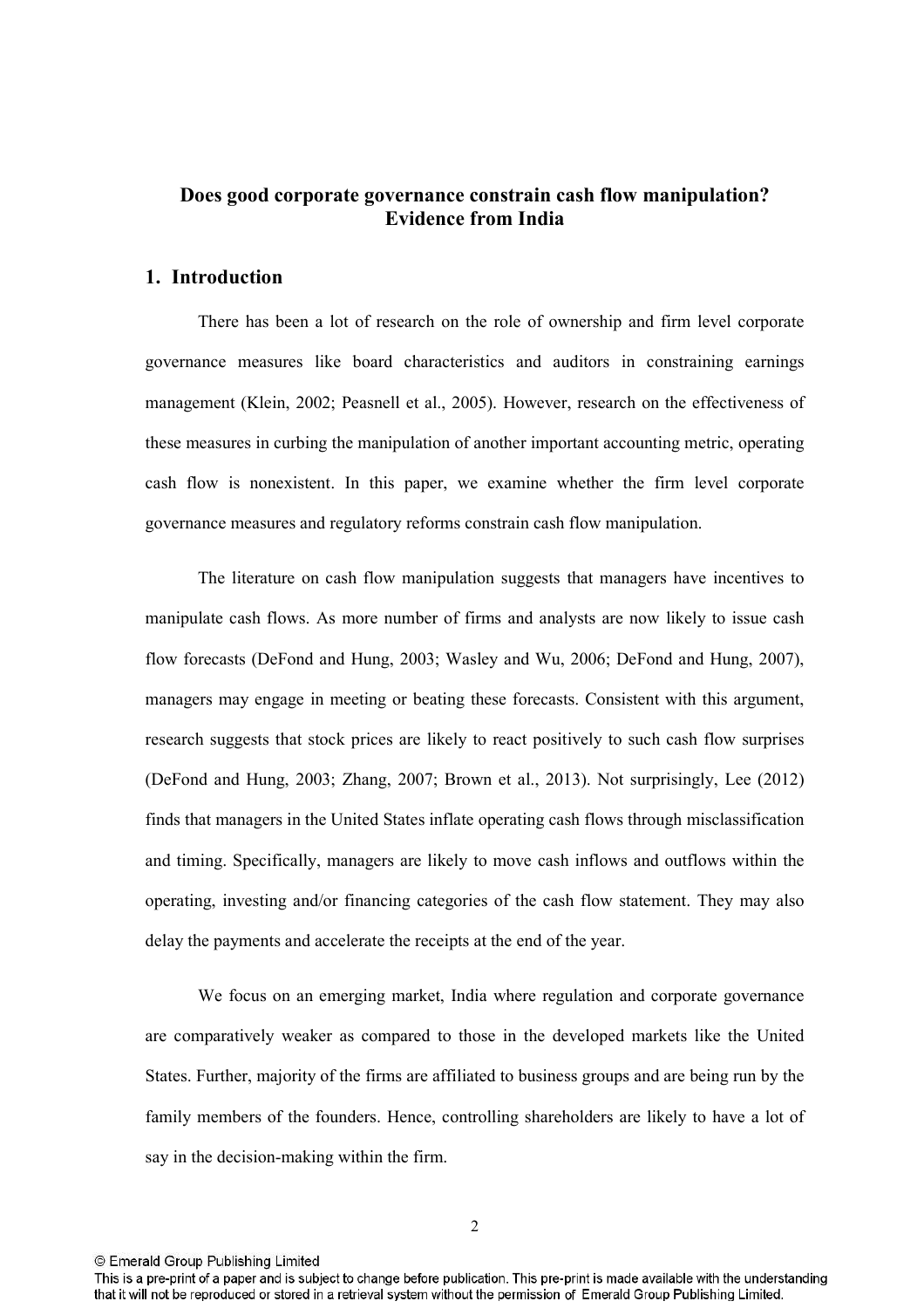We find that cash flow manipulation in the Indian firms is likely to increase with an increase in the shareholding of promoters<sup> $i$ </sup> i.e. the controlling owners. This suggests that promoters consider operating cash flow an important performance indicator for the stakeholders, and encourage such manipulation. We also find that board diligence (attendance of directors being the proxy) fails to curb cash flow manipulation. In fact, such manipulation increases with the diligence. Further, auditing by a Big 4 auditor is positively associated with cash flow manipulation.

Since diligent boards do constrain earnings management in India (Sarkar et al., 2008), our findings suggest that good governance and audit inadvertently prompt managers to substitute earnings management with cash flow manipulation. It seems that directors on the board of Indian companies are too focused on earnings management and do not pay much attention to cash flow manipulation, thinking that cash flows are not prone to manipulation. However, we do find that the Big 4 auditors curtail these practices in the firms audited by them which comprises of more independent directors. This shows the joint effectiveness of better governance and audit.

We also examine whether recent steps taken by the Indian Government, post the accounting fraud at Satyam, for improving the corporate governance in India have had any impact on the magnitude of cash flow manipulation. We do find that such manipulation has gone down in the recent years. Not only that, boards now seem to be aware of cash flow manipulation and diligent boards have been successful in curbing it.

This paper, thus, contributes to the literature on cash flow manipulation by showing the role of corporate governance and regulation in constraining the manipulation of an

© Emerald Group Publishing Limited

 $\overline{a}$ 

i Securities and Exchange Board of India (SEBI) defines a promoter as "the person or persons who are in control of the company, directly or indirectly, whether as shareholder, director or otherwise; or person or persons named as promoters in any document of offer of securities to the public or existing shareholders or in the shareholding pattern, disclosed by the company under the provisions of the Listing Agreement".

This is a pre-print of a paper and is subject to change before publication. This pre-print is made available with the understanding that it will not be reproduced or stored in a retrieval system without the permission of Emerald Group Publishing Limited.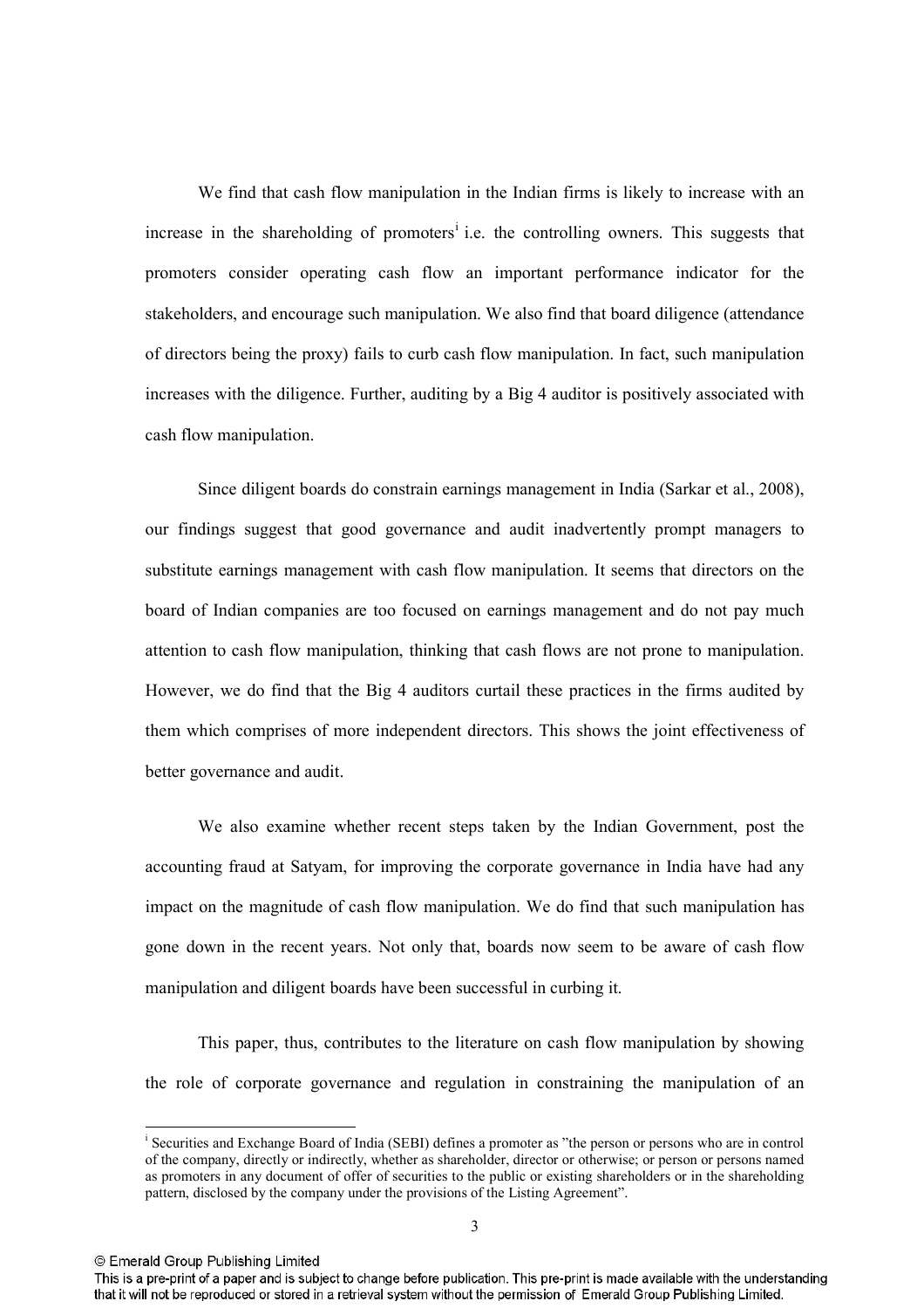important performance indicator, operating cash flow. The paper proceeds as follows. Section 2 discusses the institutional environment in India. Section 3 discusses the related literature and our hypotheses. We discuss sample selection in section 4. Section 5 contains the research design. Our findings are discussed in Section 6. We conclude in section 7.

## 2. Institutional environment in India

In India, financial reporting and disclosure requirements are mainly governed by the Companies Act  $(2013)^{ii}$ , and the Institute of Chartered Accountants of India (ICAI), whereas corporate governance requirements come from the Securities and Exchange Board of India (SEBI), the securities market regulator. For preparation and presentation of information in the financial statements, ICAI issues Accounting Standards. Accounting Standard 3 (AS3) issued by ICAI mandates preparation of the cash flow statement by listed companies. It also details the structure and classification of cash flows into operating, investing and financing activities.

 The Confederation of Indian Industry (CII), India's largest industry and business association came up with the first voluntary code of corporate governance in 1998. The first draft of the code was publicly released in April 1998<sup>ii</sup>. It was voluntarily adopted by few companies. In early 1999, SEBI set up the Birla Committee<sup>iv</sup> under Kumar Mangalam Birla to promote and raise the standards of good corporate governance. The committee gave several recommendations to improve the board structure and functioning, along with the improved disclosures to shareholders. Afterwards Ministry of Corporate Affairs (MCA), set up the Naresh Chandra Committee in 2002, which recommended about independent auditing,

 $\overline{a}$ 

This is a pre-print of a paper and is subject to change before publication. This pre-print is made available with the understanding that it will not be reproduced or stored in a retrieval system without the permission of Emerald Group Publishing Limited.

 $\mu$ <sup>ii</sup> Available at http://www.mca.gov.in/MinistryV2/companiesact.html (Accessed on 14<sup>th</sup> February 2015).

iii Available at http://www.acga-asia.org/public/files/CII code\_1998.pdf (Accessed on 8<sup>th</sup> February 2015).

<sup>&</sup>lt;sup>iv</sup> "Report of Committee Appointed by SEBI on Corporate Governance under the chairmanship of Shree Kumar Mangalam Birla" (Birla Committee Report). Available at http://www.sebi.gov.in/commreport/corpgov.html (Accessed on  $8<sup>th</sup>$  February 2015).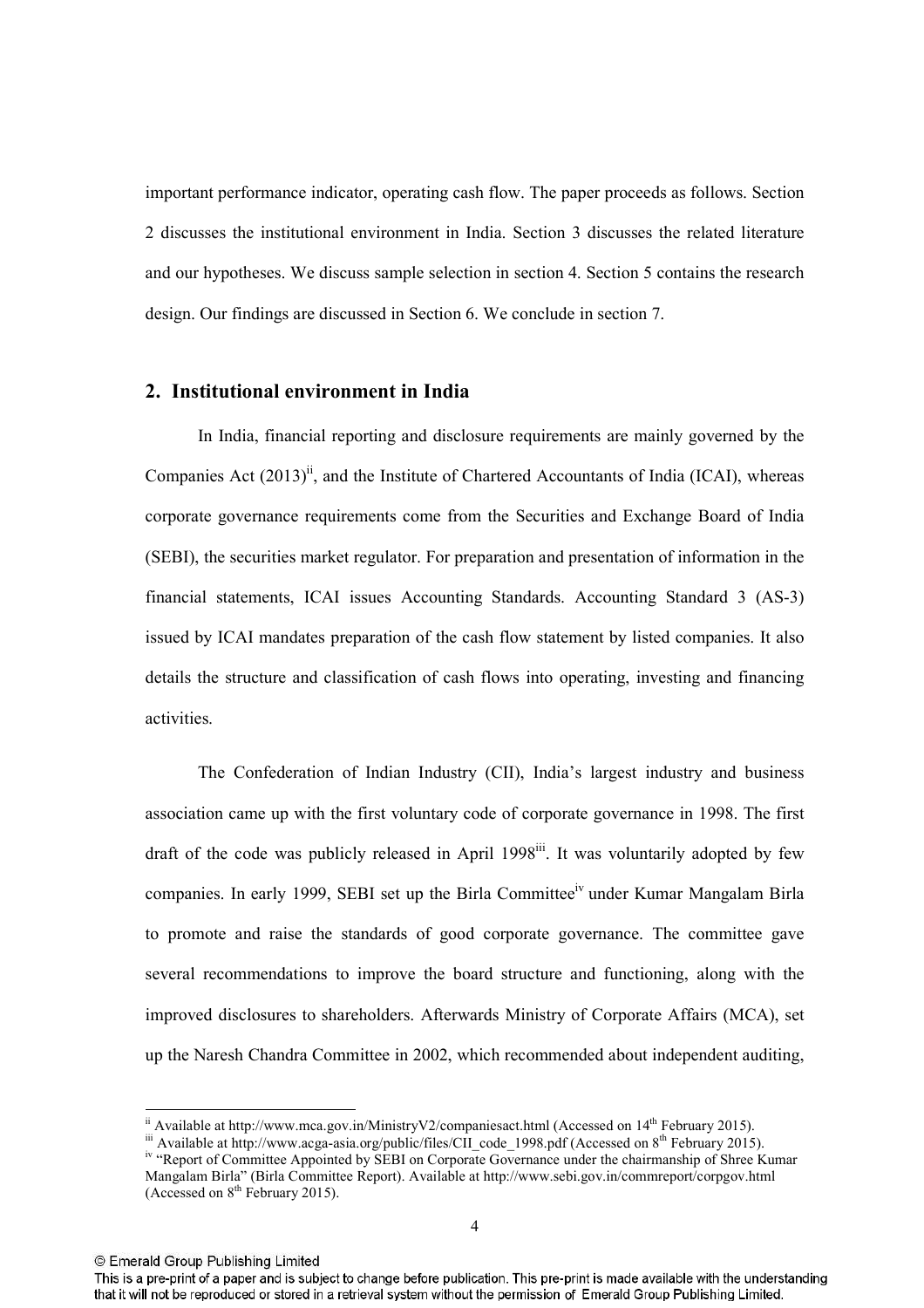non-audit services provided by the auditors, independent directors etc. Following the Enron scandal and the adoption of the Sarbanes-Oxley Act in the United States, SEBI formed the Narayana Murthy Committee in order to evaluate the existing corporate governance requirements. The committee in its report, submitted in 2003, suggested requirement of an audit committee, independence of the board, training for directors, etc. At present Clause 49 of the Listing Agreement comprises majority of these requirements.

## 3. Prior literature and hypothesis development

#### *3.1. Cash flow manipulation*

Managers can manipulate operating cash flows by delaying payments to their suppliers or by accelerating the receipts from debtors. They may also misclassify items in the cash flow statement (Lee, 2012) e.g. Nautica Enterprises Inc. took advantage of flexibility in the Generally Accepted Accounting Principles (GAAP) and classified proceeds from sale of 'available-for-sale' securities as operating cash inflows rather than investing cash inflows (Mulford and Comiskey, 2005). Asbury Automotive Group, Inc. recorded change in notes payable for vehicle inventory as an operating activity rather than financing activity despite the fact that inventory was purchased from a manufacturer unaffiliated with the lender (Hollie et al., 2011). HealthSouth Corp., Chambers Development Co., Inc. and WorldCom, Inc. allegedly reported operating expenses as capital expenditure to boost operating cash flows (Mulford and Comiskey, 2005).

Managers may have incentives to manipulate cash flows due to several reasons. First, more number of firms and analysts now issue cash flow forecasts (DeFond and Hung, 2003; Wasley and Wu, 2006; DeFond and Hung, 2007; Call, 2008). Managers may be interested in meeting or beating such forecasts as stock prices react positively to cash flow surprises (DeFond and Hung, 2003; Zhang, 2007; Brown et al., 2013). Second, investors now seem to

This is a pre-print of a paper and is subject to change before publication. This pre-print is made available with the understanding that it will not be reproduced or stored in a retrieval system without the permission of Emerald Group Publishing Limited.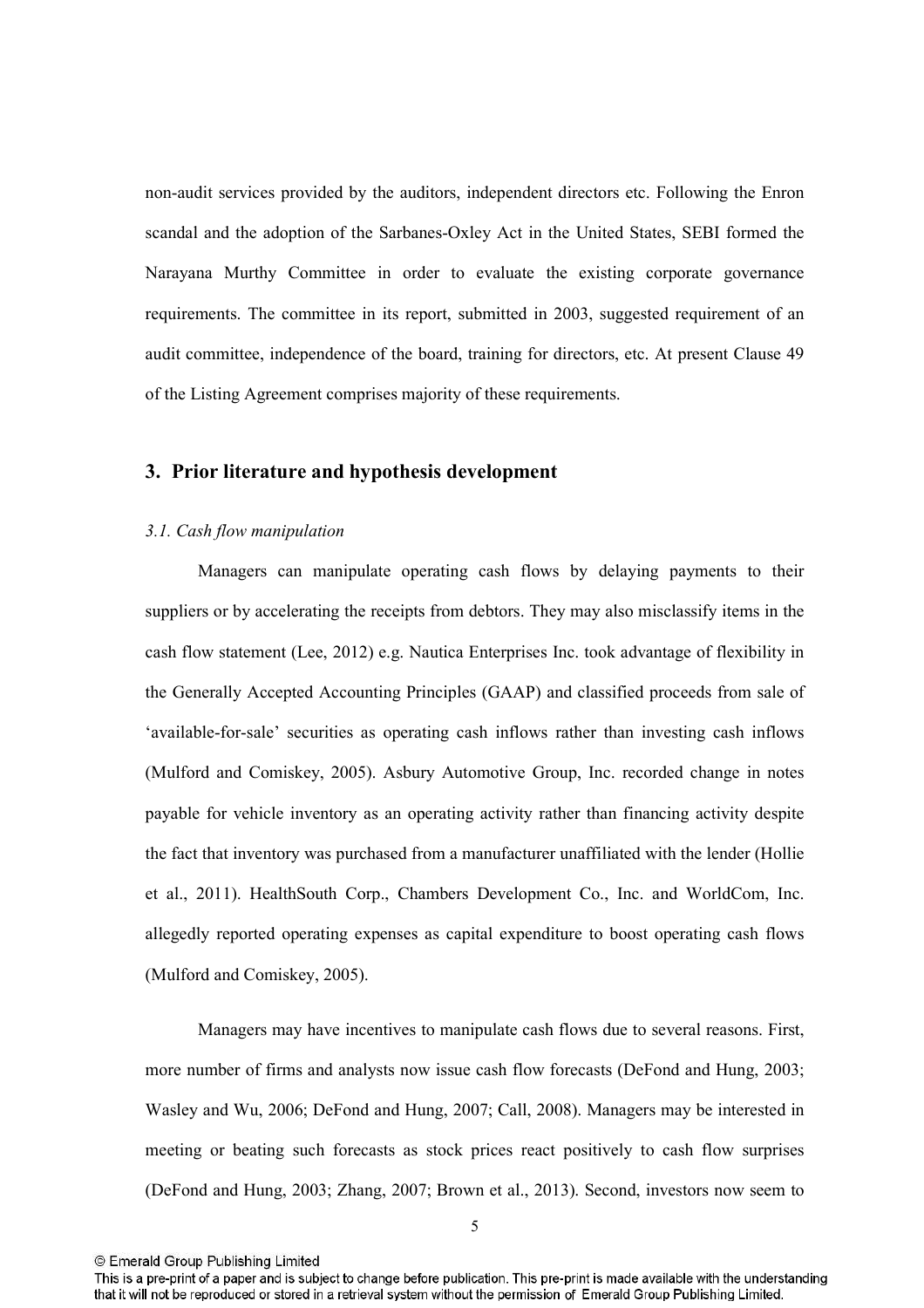pay more attention to a firm's cash flows from operations (Schilit and Perler, 2010) possibly due to accounting scams by firms like Enron Corporation in the United States and Satyam Computer Services Limited in India where earnings and asset values were overstated. Third, operating cash flows are sustainable and are likely to affect firm valuation. Finally, debt covenants and executive compensation may be linked with these cash flows, motivating managers to indulge in creative cash flow reporting (Mulford and Comiskey, 2005; Frankel et al., 2014).

Lee (2012) finds that firms are more likely to upward manage operating cash flows when these are in financial distress or have long-term credit rating near the investment/noninvestment grade cut-off. Also, existence of analysts' cash flow forecasts, desire to meet or beat such forecasts, and a higher association between a firm's stock returns and its cash flow from operations provide significant incentives to manipulate cash flows. Hollie et al. (2011) find that such manipulation is more prevalent in retail and financial sectors.

Poor accounting quality viz. earnings and cash flow manipulation is a bigger concern in emerging markets like India, which are likely to have weaker investor protection. According to Haw et al. (2011, pp. 522), "strong investor protection institutions minimize information asymmetry, reduce the extent of accrual earnings manipulation, enhance the quality of earnings, and lead to a more transparent corporate information environment…". Burgstahler et al. (2006) also suggest that institutional characteristics and capital market demands shape managers' reporting incentives, which in turn influence the level of disclosure and the quality of financial reports. Consistent with these arguments, Haw et al. (2004) and Leuz et al. (2003) find that accrual earnings management is more (less) pervasive in countries with weak (strong) investor protection. Behn et al. (2013) also find that the magnitude of classification shifting in income statement is more in the countries with weaker investor protection. Consequently, Indian firms are likely to engage in cash flow manipulation.

This is a pre-print of a paper and is subject to change before publication. This pre-print is made available with the understanding that it will not be reproduced or stored in a retrieval system without the permission of Emerald Group Publishing Limited.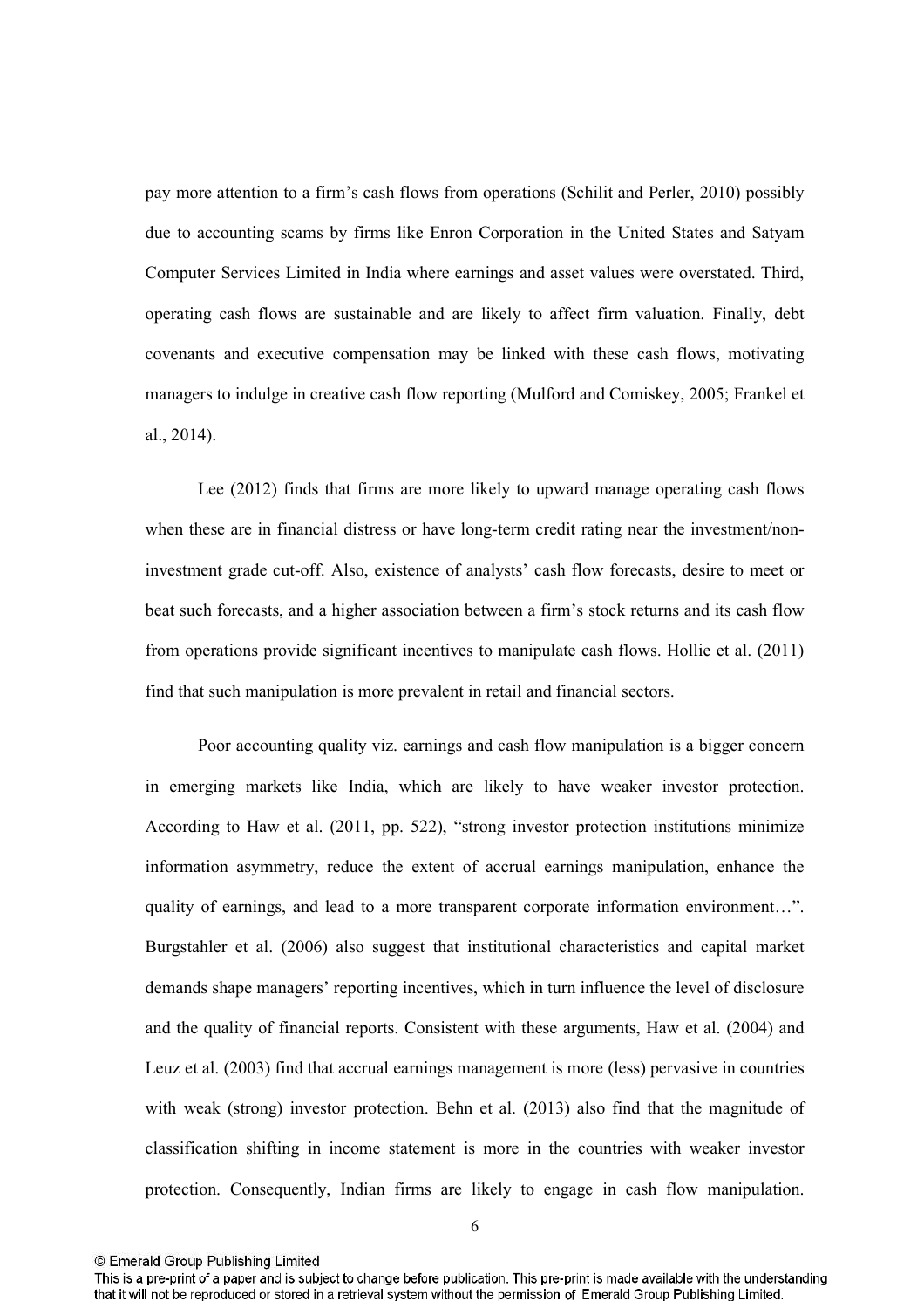However, the magnitude of such misclassification is lower in India as compared to that in the United States (Nagar and Sen, 2016).

#### *3.2. Corporate governance and cash flow manipulation*

The literature has largely focused on examining the association of corporate governance with earnings management (Klein, 2002; Peasnell et al., 2005) and not with cash flow manipulation, the focus of our paper. Given the likelihood that a well-governed firm would like to improve its overall financial reporting quality which encompasses earnings as well as cash flows, we use the literature on earnings management and corporate governance to motivate our hypotheses. In other words, ideally any corporate governance mechanism should affect earnings and cash flow manipulation in a similar manner e.g. if board diligence curbs earnings manipulation then logically it has to curb cash flow manipulation too. There is a caveat though. Managers may treat earnings management and cash flow manipulation as substitutes and would be happy if they get an opportunity to manipulate at least one of the two accounting indicators, earnings or cash flows. To substantiate, stakeholders may take a positive view of the company even if one of the reported earnings or cash flow number meets or exceeds their expectations. In such a scenario, if directors are too focused on earnings management, they are less likely to pay attention to cash flow manipulation. Managers can then go on to manipulate cash flows.

**Board Characteristics.** The board of directors play a crucial role in monitoring the managerial activity and help in reducing agency costs (Jensen and Meckling, 1976; Fama and Jensen, 1983). Several studies have documented a significant relation between the characteristics of the board of directors and the integrity of accounting information. Important board characteristics that have been considered in the previous literature include board size, board independence, board attendance and outside directorships/chairmanships of the directors.

This is a pre-print of a paper and is subject to change before publication. This pre-print is made available with the understanding that it will not be reproduced or stored in a retrieval system without the permission of Emerald Group Publishing Limited.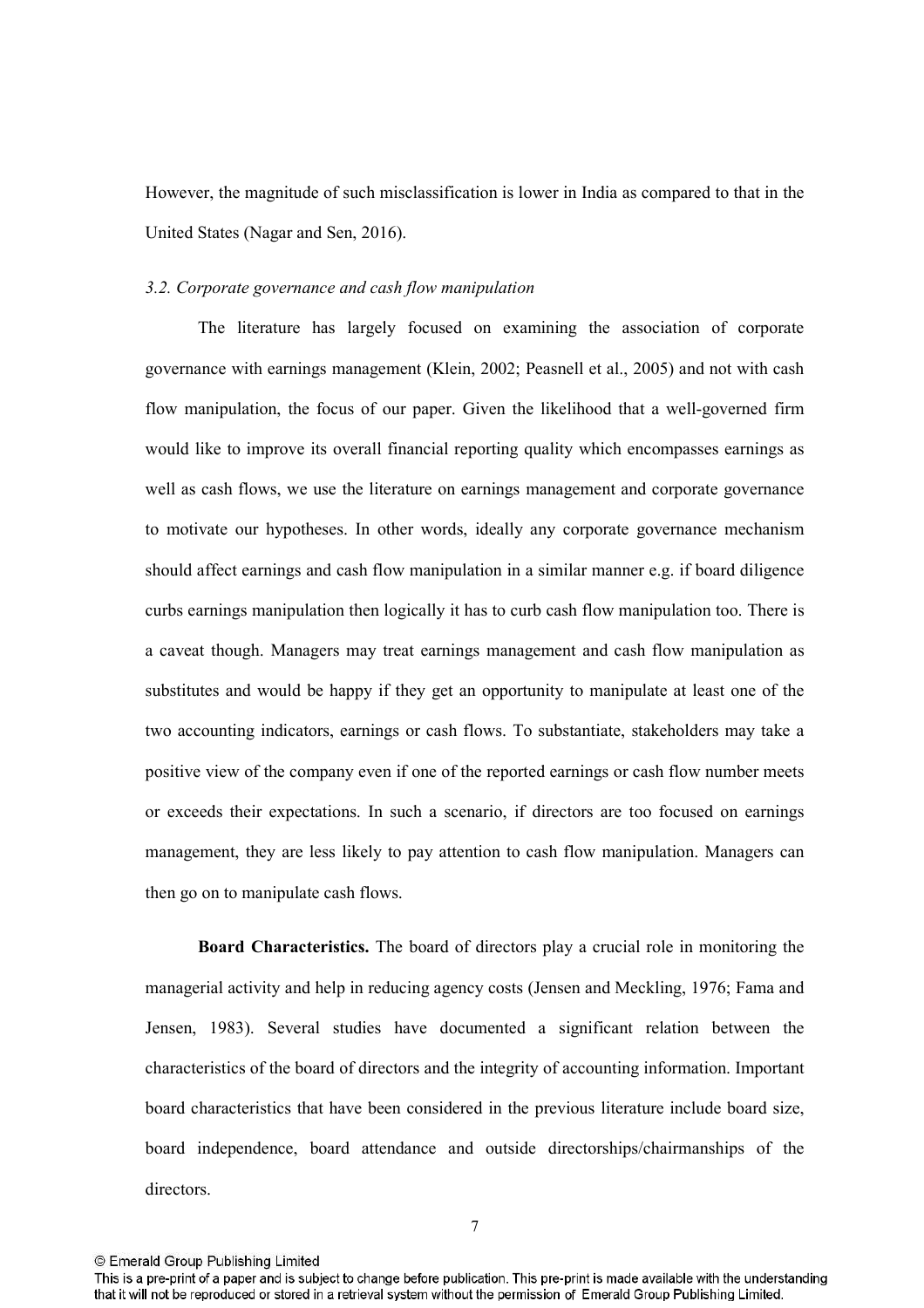When it comes to size of the board, there is mixed evidence in the literature. Small boards limit the monitoring role, increase the chance of earnings management, and lead to information asymmetry (Azofra et al., 2005; Brick et al., 2006). However, Santiago and Brown (2009) find a positive relation between the board size and earnings management, for firms in Brazil, Mexico, and Chile. There is also a view that when there is low separation of control and ownership, even larger boards are influenced by the controlling shareholders, and the possibility of earnings manipulation increases (Fernandez et al., 1997; Core et al., 1999).

Board independence is considered to be an important tool for improving transparency and disclosures. It also ensures high quality financial reporting (Jaggi et al., 2009). Cheng and Courtenay (2006) find that higher board independence improves quality of the disclosures. It also helps in reducing the agency problem and increases earnings quality (Klein, 2002; Peasnell et al., 2005). Peasnell et al. (2005) examine the relationship between earnings management and board monitoring of firms in the United Kingdom. They find a negative relation between the proportion of outside directors and income increasing accruals. Similarly, Beasley (1996) finds that fraud firms are likely to have lower percentage of outside directors than the no-fraud firms. However, Sarkar et al.  $(2008)$  do not find any association between board independence and earnings management in India. They suggest that it is board diligence, as reflected in the attendance of directors, which is more likely to bring down earnings management.

There is mixed evidence when we talk about the association between board interlocking and earnings management. Several studies suggest that if the directors hold several positions (chairmanships and /or memberships); they become more knowledgeable and bring a diverse perspective to the board (Mizruchi and Stearns, 1994; Booth and Deli, 1996). Multiple directorships may also indicate good directorial reputation and quality (Fama, 1980; Fama and Jensen, 1983; Sarkar et al., 2008). These help the directors to monitor

This is a pre-print of a paper and is subject to change before publication. This pre-print is made available with the understanding that it will not be reproduced or stored in a retrieval system without the permission of Emerald Group Publishing Limited.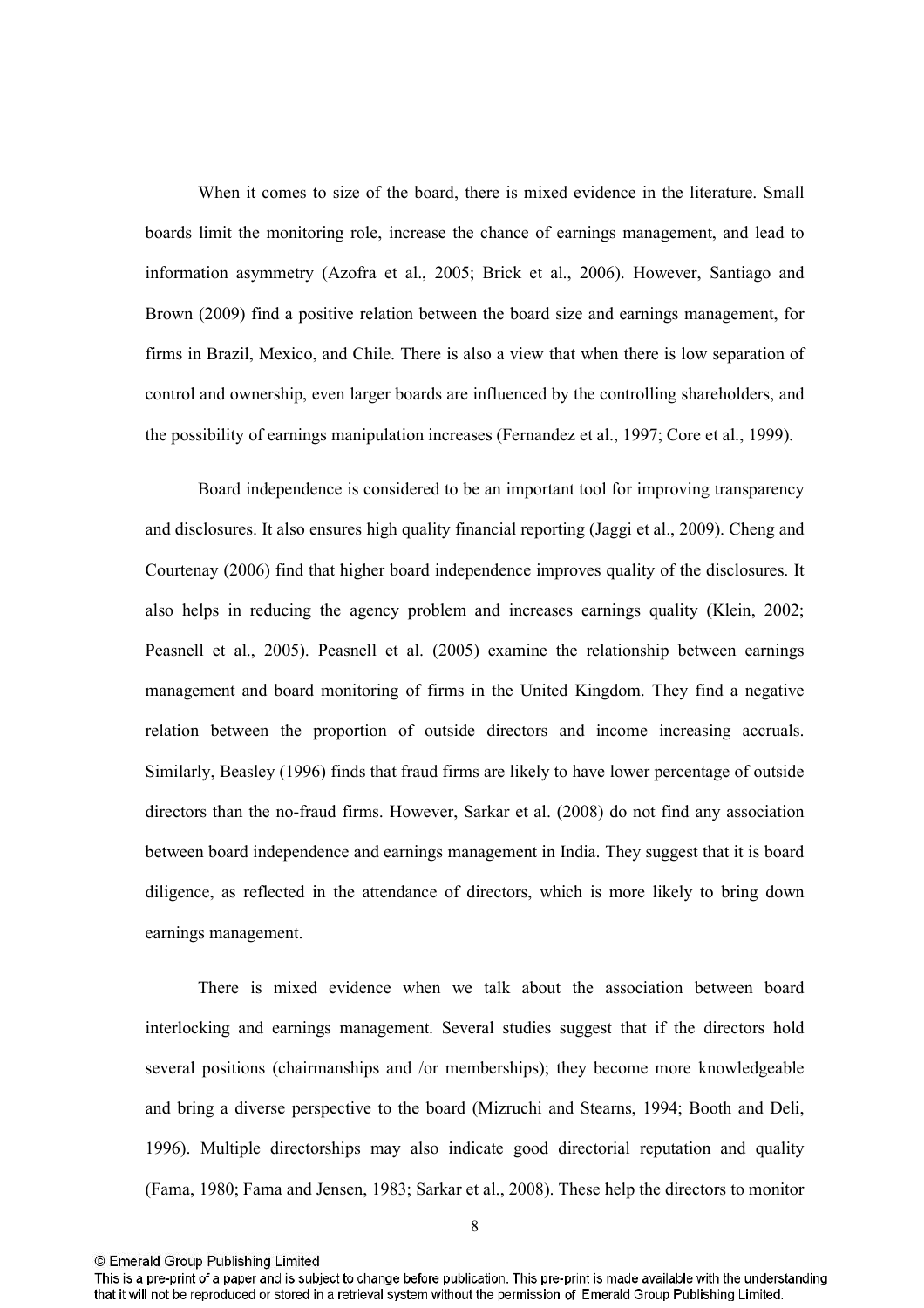the reporting process and control the compromises in earnings quality, which may lead to a negative relation between outside directorship and earnings management (Fama and Jensen, 1983). However, it is possible that directors with multiple outside directorships may be too busy to contribute, which may adversely affect the monitoring role of the board (Ferris et. al., 2003; Fich and Shivadasani, 2006). Sarkar et al. (2008) indeed find that the firms with busy boards are likely to exhibit higher earnings management.

When there is a concentration of power in the hands of CEO (when he is also acting as chairperson of the board), it can result in an adverse effect on the monitoring role of the board. Jensen (1993) suggests that the presence of a chairman who is also the CEO of a company could override the advantage of having independent directors on the board and weaken the functioning of the board of directors. Chau and Gray (2010) also argue that a chairperson, who is independent, has the freedom to manage a company since she/he can use the great amount of power and authority. With respect to earnings management, evidence is again mixed. Sarkar et al. (2008) find that such firms are likely to exhibit higher income increasing earnings management. However, Xie et al. (2003) do not find any association between CEO duality and earnings management.

Overall, the literature is not unanimous in establishing the association between firm level corporate governance mechanisms and earnings management. Hence, we don't have a directional hypothesis whether these mechanisms are likely to curb or increase the magnitude of cash flow manipulation. As discussed earlier, importantly, it is also possible that managers treat earnings management and cash flow manipulation as substitutes. Hence, we hypothesize, in null form:

*H1*: There is an insignificant association between corporate governance mechanisms and the magnitude of cash flow manipulation.

This is a pre-print of a paper and is subject to change before publication. This pre-print is made available with the understanding that it will not be reproduced or stored in a retrieval system without the permission of Emerald Group Publishing Limited.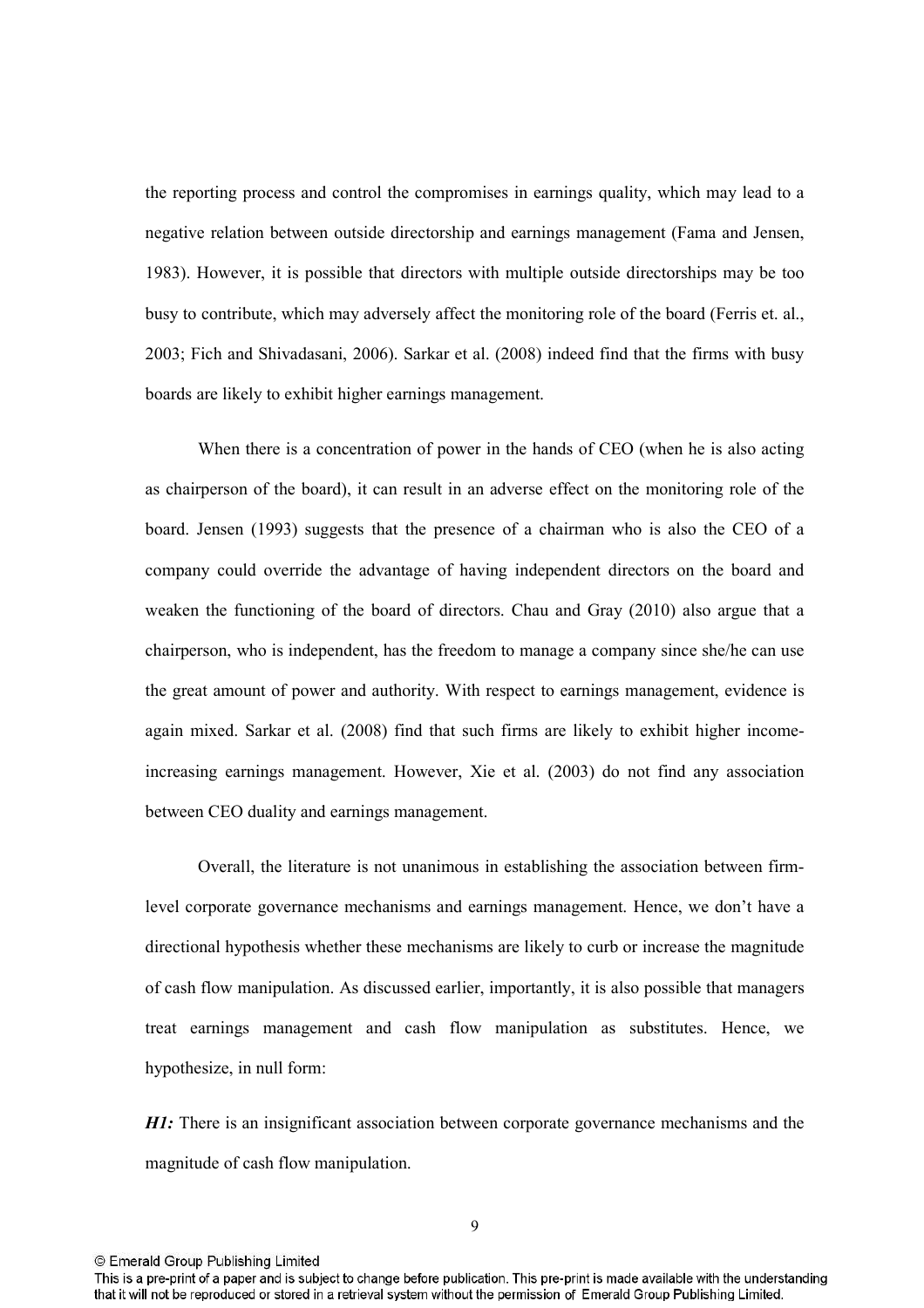**Ownership Structure.** Ownership structure can act as an internal control mechanism and play an important role in supplying quality information to the market. Several studies have shown that the ownership structures can have significant impact on the quality of financial reporting due to the insider influence (e.g. Fan and Wong, 2002; Ball and Shivakumar, 2006; Haw et al., 2011). Hence, promoters' shareholding and institutional shareholding are likely to play an important role, and may influence the quality of earnings and cash flows.

 Companies that have high controlling shareholding are likely to have less independent decision-making. Financial reporting practices and information environment of such firms may be affected due to the concentrated ownership. This can increase information asymmetry and result in more earnings management, as controlling shareholders may attempt to hide their private control benefits (Fan and Wong, 2002; Leuz et al., 2003).

Institutional investors play an active role in reducing the agency costs and improving the efficiency of information in the capital markets (Shleifer and Vishny, 1997; Rajgopal et al., 2002). On average, such investors are likely to curb earnings management (Chung et al., 2002). However, this association is likely to differ for those with transient or short-term ownership, and long-term ownership. Koh (2003, 2007) finds that transient institutional investors are less likely to restrict the aggressive earnings management as such investors have short-run interest in the firm. On the other hand, long-term investors are likely to discourage such practice. Sarkar et al. (2008) also suggest that the institutional shareholders are likely to reduce the opportunistic earnings management behavior of the promoters. Considering the discussion, we hypothesize:

*H2*: The magnitude of cash flow manipulation is likely to increase with the promoters' shareholding.

This is a pre-print of a paper and is subject to change before publication. This pre-print is made available with the understanding that it will not be reproduced or stored in a retrieval system without the permission of Emerald Group Publishing Limited.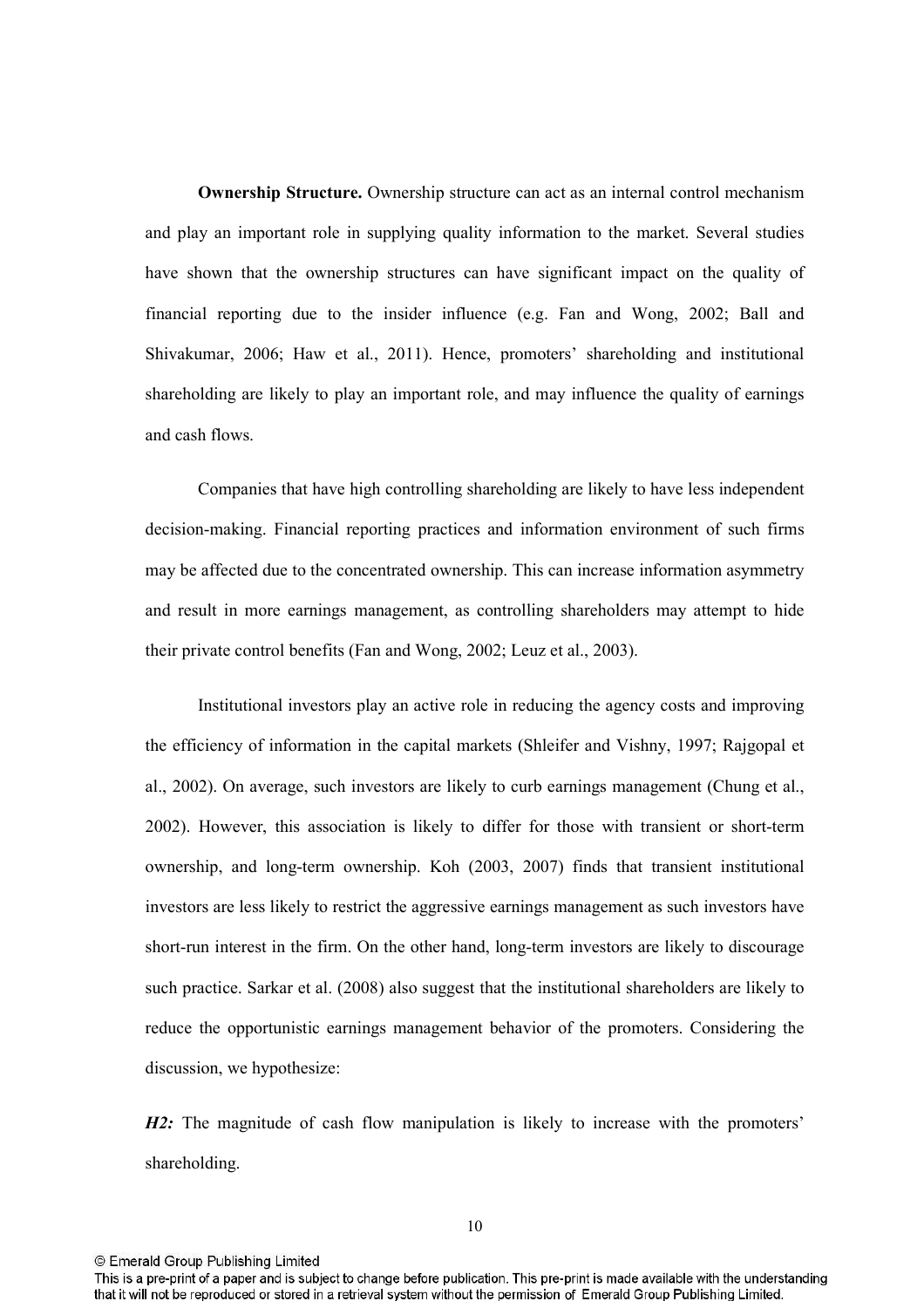H3: The magnitude of cash flow manipulation is likely to decrease with the institutional shareholding.

### *3.3. Auditors*

Auditing process plays an important role in reducing the information asymmetry between the corporate managers and stakeholders (Haw et al., 2011). There are several reasons documented in previous studies which support the notion that large auditors (Big N) provide quality audit e.g. availability of adequate resources (DeAngelo, 1981; Frantz, 1999), reputation risk and high costs imposed on the auditor in the event of audit failure (DeAngelo, 1981). Empirical evidence for the firms in the United States is consistent with these arguments, where Becker et al. (1998) and Francis et al. (1999) find that Big 6 auditors are likely to curb earnings management.

However, Francis and Wang (2008) find that earnings quality does not differ significantly amongst the clients of Big  $4$  and non-Big  $4$  auditors in the countries with weak investor protection. They suggest that the effectiveness of Big 4 auditors is driven by the level of investor protection in the country. Given the environment of comparatively weaker investor protection and corporate governance in India as compared to the United States (Narayanaswamy et al., 2012), it is unlikely that the auditor quality (Big 4 auditors) has any significant impact on the earnings or cash flow manipulation of their clients. Accordingly, we hypothesize, in null form:

H4: There is an insignificant association between the auditor quality and the magnitude of cash flow manipulation.

### *3.4. Accounting fraud at Satyam and consequent regulatory changes*

India has seen its biggest accounting fraud at Satyam Computer Services Limited. The company was India's one of the largest and most respected information technology services

This is a pre-print of a paper and is subject to change before publication. This pre-print is made available with the understanding that it will not be reproduced or stored in a retrieval system without the permission of Emerald Group Publishing Limited.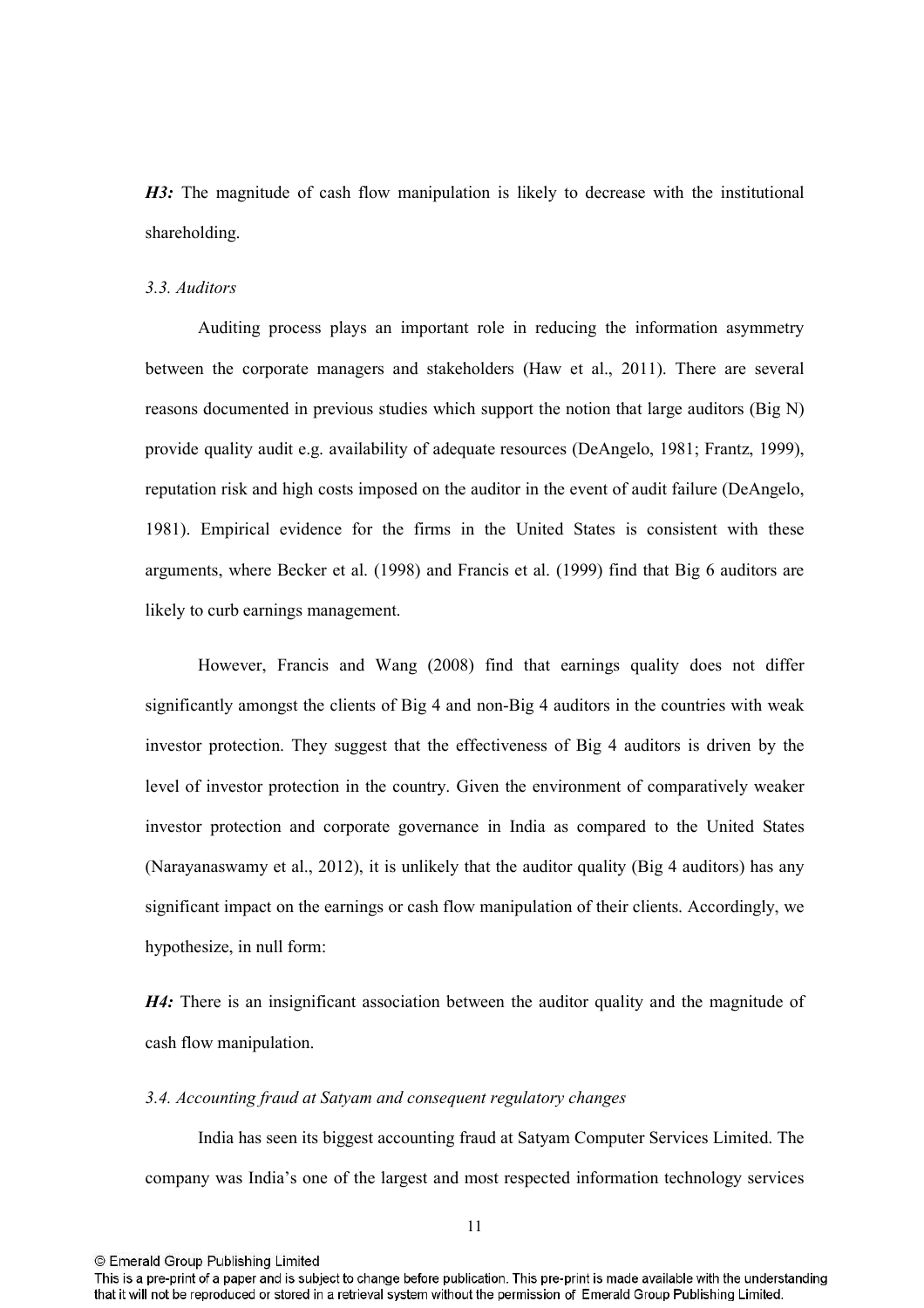companies. In January 2009, founder chairman of the company admitted to the corporate fraud of \$1.47 billion, having manipulated financial statements for more than seven years (Rajagopalan and Zhang, 2009). The books of accounts were prepared using several fraudulent means of reporting like fictitious cash deposits, misstated accounts receivables and payables, overstatement of assets, understatement of liabilities, etc. The case was considered as India's Enron.

Rajagopalan and Zhang (2008) report several reasons for the governance failure in emerging economies like China and India. They suggest that concentration of ownership and control and pyramidal ownership structures result into a greater control in the hands of the dominant shareholder and often lead to governance failure. This seems to be true in the case of Satyam also, since founder had a greater control over the company that might have resulted into the misuse of power and failure of governance.

After the fraud at Satyam was discovered, CII set up a task force  $\overline{v}$  which recommended several steps to bring out reforms in the corporate governance policy. The National Association of Software and Services Companies (NASSCOM) formed a Corporate Governance and Ethics Committee<sup>vii</sup> under the chairmanship of N. R. Narayana Murthy. SEBI initiated several reforms through a Committee on Disclosure and Accounting Standards in 2009. MCA also issued voluntary guidelines.

 Considering such significant reforms and increase in the awareness among investors, we expect that the cash flow manipulation is likely to have gone down after the disclosure of

© Emerald Group Publishing Limited

 $\overline{a}$ 

<sup>&</sup>lt;sup>v</sup> The Economist; January 8, 2009 (Available at http://www.economist.com/node/12898777, accessed on 9<sup>th</sup> February 2015).

vi *See CII Sets Up Task Force on Corporate Governance*, Business Standard, January 12, 2009. (Available at http://www.business-standard.com/article/companies/cii-sets-up-task-force-on-corporate-governance-109011200082\_1.html, accessed on 14<sup>th</sup> February 2015).

vii *See NASSCOM Announces Formation of Corporate Governance and Ethics Committee*, Business Standard, February 11, 2009 . (Available at http://www.business-standard.com/article/press-releases/nasscom-announcesformation-of-corporate-governance-and-ethics-committee-109021100123\_1.html, accessed on 14<sup>th</sup> February 2015).

This is a pre-print of a paper and is subject to change before publication. This pre-print is made available with the understanding that it will not be reproduced or stored in a retrieval system without the permission of Emerald Group Publishing Limited.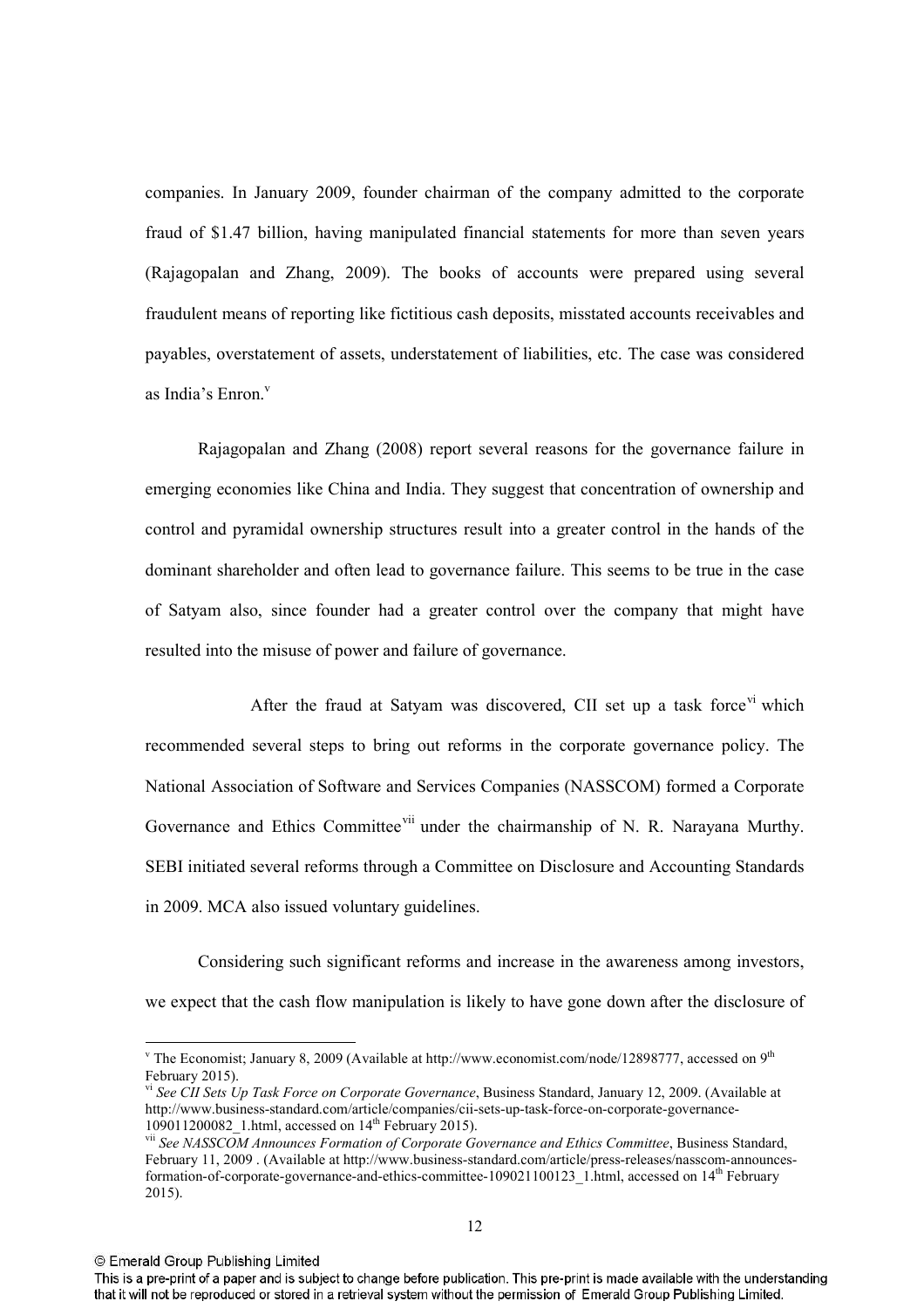accounting fraud at Satyam. We also expect that the corporate governance arrangements (board characteristics and audit) should now be better able to control such manipulation.<sup>viii</sup> Thus, we hypothesize:

**H5:** The magnitude of cash flow manipulation is likely to have gone down post-Satyam fraud.

H6: Corporate governance mechanisms have become stronger post-Satyam fraud, and these are likely to have brought down the magnitude of cash flow manipulation.

## 4. Sample selection

Data for Indian firms has been obtained from Centre for Monitoring Indian Economy's (CMIE) Prowess database and spans for financial years ending on March 2005 to March 2011. Initial sample consists of 19,103 firm-years (Table 1). We remove firm-years for which negative sales or assets values are reported. 4,513 firm-years are lost due to unavailability of data for calculating unexpected operating cash flows. We require at least 10 firms in each industry-year for running industry-year regressions in order to estimate unexpected operating cash flows. We classify industries using 2-digit National Industrial Classification codes. Regressions are run on a sample with 10,977 firmyears. All continuous financial variables are winsorized at 1% and 99% by fiscal year.

/Table 1/

 $\overline{a}$ 

<sup>&</sup>lt;sup>viii</sup> The fraud at Satyam was a watershed event as it happened despite the past efforts to improve corporate governance in the country. This implies that previous efforts didn't being the desired changes. However, additional quick reforms just after the disclosure of this fraud may have made managers and stakeholders alert. That is what we intend to test.

This is a pre-print of a paper and is subject to change before publication. This pre-print is made available with the understanding that it will not be reproduced or stored in a retrieval system without the permission of Emerald Group Publishing Limited.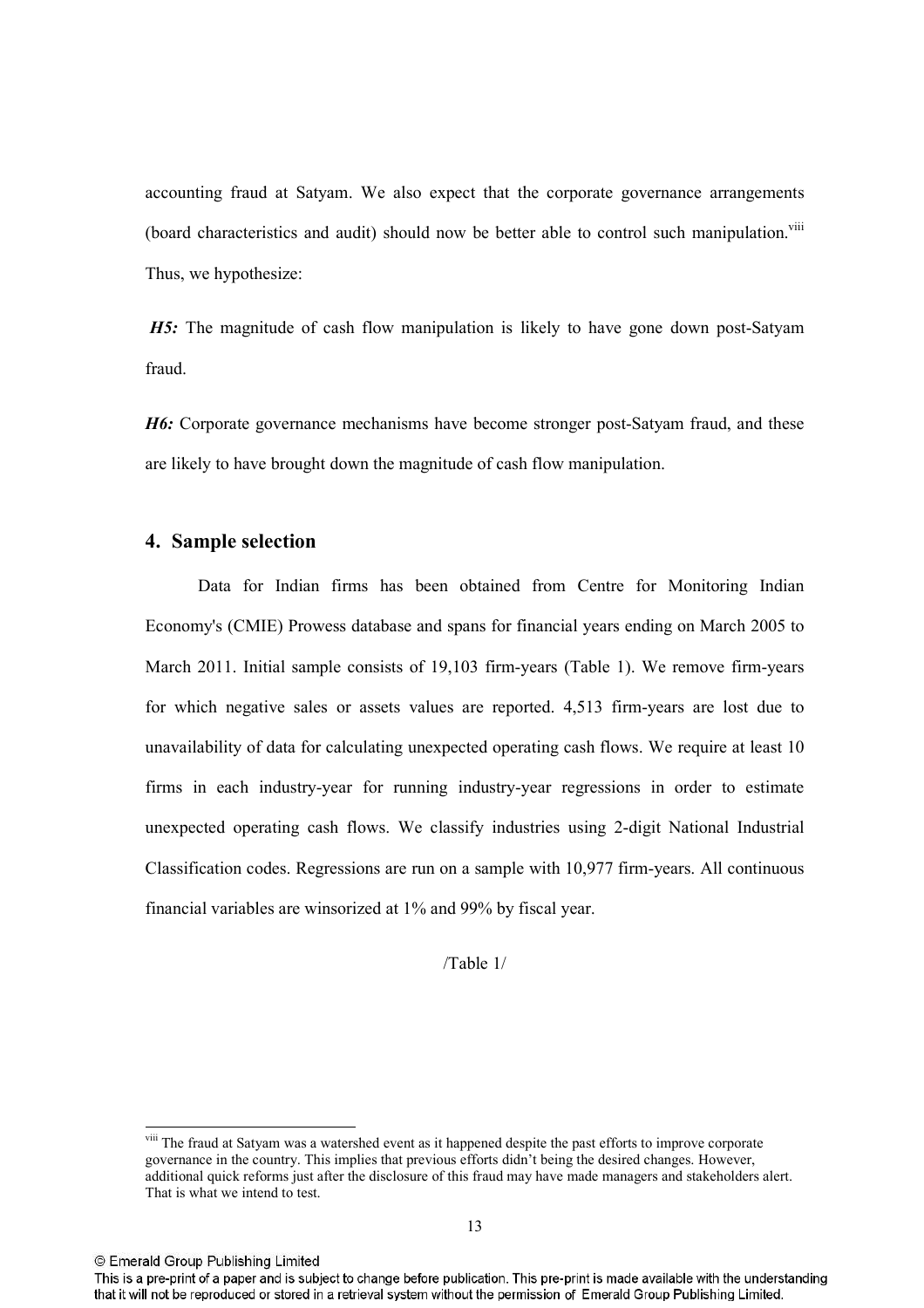## **5.** Research design

We estimate unexpected operating cash flows using the model proposed by Dechow et al. (1998), and used in Roychowdhury (2006) and Lee (2012). According to this model (Equation 1), a firm's cash flow from operations (*cfo*) is a function of sales (*s*) and change in sales  $(\Delta s)$ . Lee (2012) validates the model using a sample of cash flow restatement firms and finds that unexpected cash flows estimated using this model do capture the manipulation. However, in order to ensure that the unexpected cash flows are not influenced by the extreme firm performance, we also control for a firm's net income in this model. All variables are scaled by lagged total assets (*a*). Variable definitions are given in the appendix.

$$
\frac{c f o_{i,t}}{a_{i,t-1}} = \beta_0 + \beta_1 \left( \frac{1}{a_{i,t-1}} \right) + \beta_2 \left( \frac{s_{i,t}}{a_{i,t-1}} \right) + \beta_3 \left( \frac{\Delta s_{i,t}}{a_{i,t-1}} \right) + \beta_4 \left( \frac{n i_{i,t}}{a_{i,t-1}} \right) + \epsilon_{i,t} \tag{1}
$$

We run equation one for every industry-year with minimum 10 observations. Expected operating cash flows are estimated for each firm-year using the estimated coefficients from equation one. Unexpected operating cash flows (*ue\_cfo*) are calculated as the difference between reported operating cash flows and predicted operating cash flows.

To test the effect of board characteristics, ownership concentration and auditor on cash flow manipulation (proxied by *ue\_cfo*), we use equation two. We run this equation on the pooled data, correcting for the cross-sectional and time-series dependence using two-way (firm and year) cluster-robust standard errors (Petersen, 2009).

$$
ue_cfo = \alpha_0 + \alpha_1 b_{size} + \alpha_2 ind + \alpha_3 att + \alpha_4 chp + \alpha_5 dir + \alpha_6 ceo_chair +
$$
  

$$
\alpha_7 big4 + \alpha_8 pro + \alpha_9 inst + \alpha_{10} roa + \alpha_{11} size + \alpha_{12} mtb + \alpha_{13} dacc + \omega
$$
 (2)

We test for possible change in the magnitude of cash flow manipulation after the Satyam fraud, using equation three. We introduce a dummy variable *sat*, which is 1 for the financial years ending March 2010 and March 2011, and 0 otherwise. This variable is also

© Emerald Group Publishing Limited

This is a pre-print of a paper and is subject to change before publication. This pre-print is made available with the understanding that it will not be reproduced or stored in a retrieval system without the permission of Emerald Group Publishing Limited.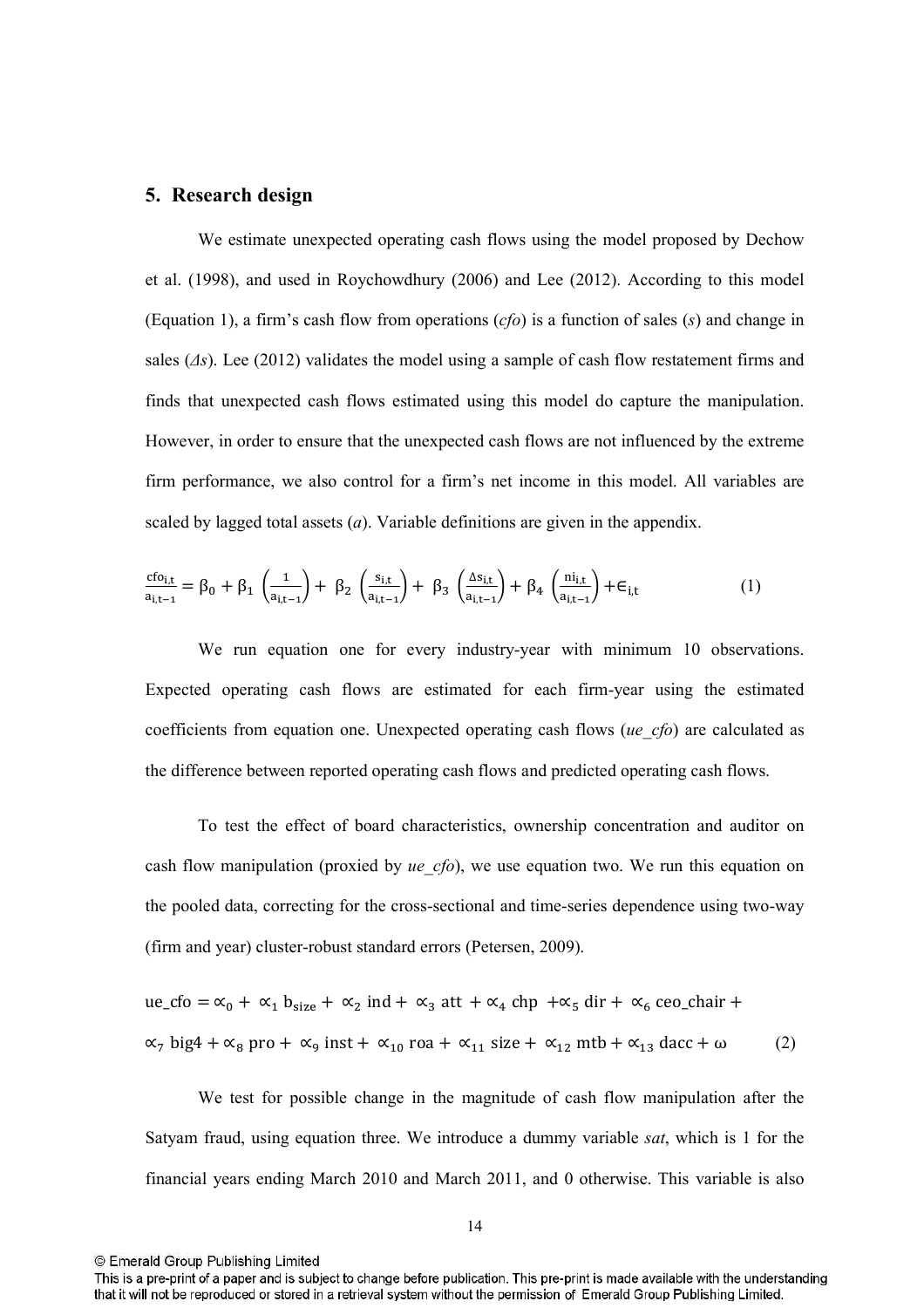interacted with all the governance variables. We also use control variables like firm size (*size*), return on assets (*roa*), market-to-book ratio (*mtb*) and discretionary accruals (*dacc*) as in Lee (2012).

ue\_cfo =  $\alpha_0$  +  $\alpha_1$  b<sub>size</sub> +  $\alpha_2$  ind +  $\alpha_3$  att +  $\alpha_4$  chp +  $\alpha_5$  dir + $\alpha_6$  ceo\_chair +  $\alpha_7$  big4 +  $\alpha_8$  pro +  $\alpha_9$  inst +  $\alpha_{10}$  sat +  $\alpha_{11}$  roa +  $\alpha_{12}$  size +  $\alpha_{13}$  mtb +  $\alpha_{14}$  dacc + v

(3)

## **6. Empirical results**

#### *6.1. Descriptive statistics*

Table 2 contains the descriptive statistics. Median sales (*sale*) and assets (*at*) are INR 1518.4 million and INR 1851.4 million, respectively. As compared to Prowess population, our sample comprises of large firms. Median sales and assets for the population are INR 518.90 million and INR 641.40 million, respectively. Mean (median) operating cash flows (*cfo*) of sample firms are INR 860.087 million (INR 66.100 million). Median unexpected operating cash flows (*ue\_cfo*) are positive (0.003). On average, there are about 8 directors on the board (*b\_size*) of each Indian firm, 49% of whom are independent (*ind*). Directors attend about 74% of the meetings (*att*) on average. Only about 8% of the firms are being audited by the Big 4 auditors (*big4*). We find average promoter (*pro*) and institutional (*inst*) shareholding to be about 51% and 9%, respectively. The correlations are reported in Table 3.

### /Tables 2 and 3/

The trend of unexpected cash flows and corporate governance variables since 2005 is given in Table 4. We see that cash flow manipulation (*ue\_cfo*) has gone down during our sample period, and is the minimum in 2011. This is likely due to the recent changes in the

This is a pre-print of a paper and is subject to change before publication. This pre-print is made available with the understanding that it will not be reproduced or stored in a retrieval system without the permission of Emerald Group Publishing Limited.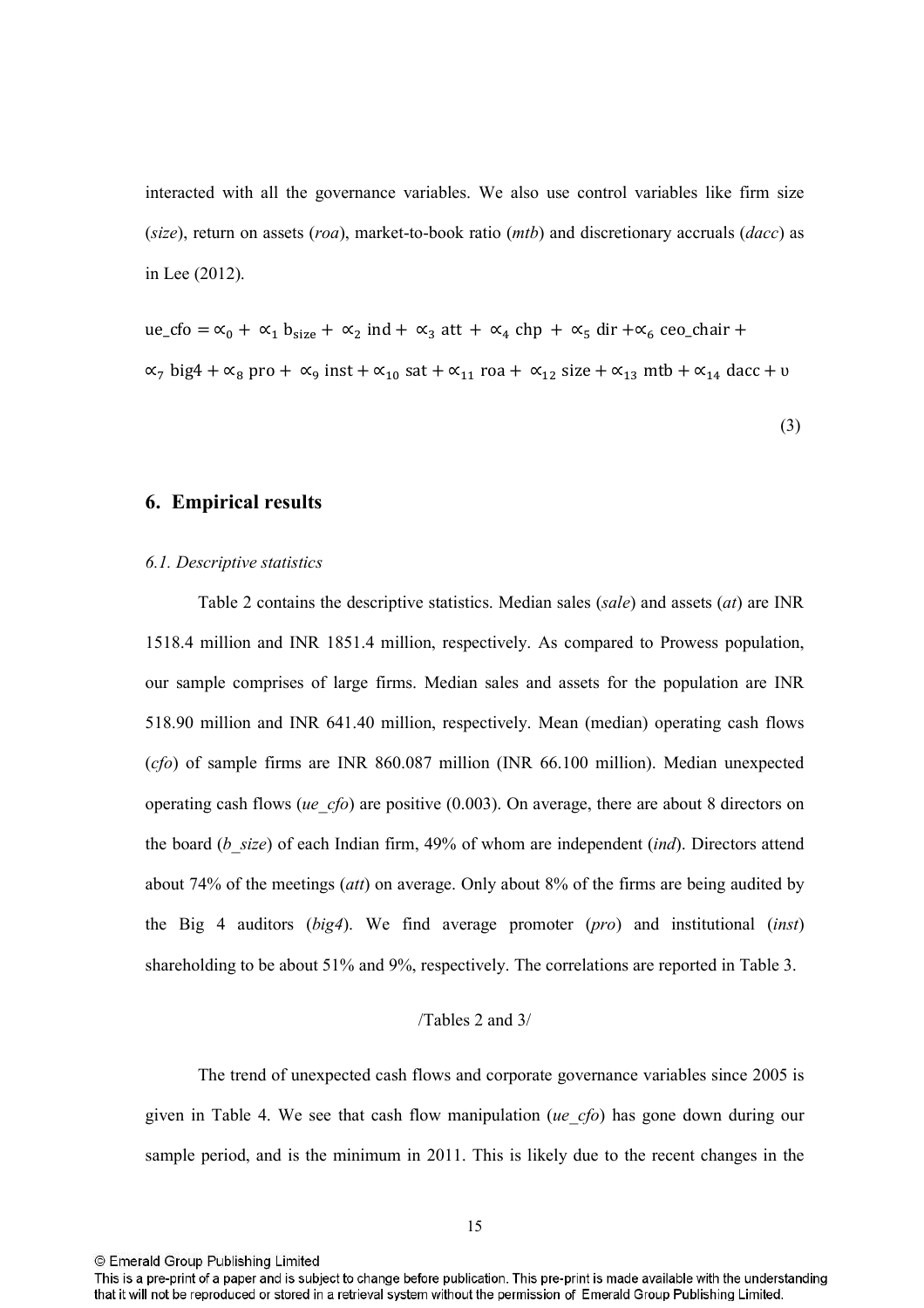regulatory environment. Consistent with this argument, we notice an increase in the size of the boards (*b\_size*), their independence (*ind*), attendance of the directors (*att*), and audit by the Big 4 auditors (*big4*). We also see a decline in the ceo-duality (*ceo chair*) and other chairpersonships of directors (*chp*).

### /Table 4/

### *6.2. Impact of board characteristics and ownership*

Results with respect to our hypotheses one to three are given in Table 5. Consistent with our arguments, we find that cash flow manipulation (*ue cfo*) increases with an increase in the shareholding of promoters (*pro*) (Column 1, Table 5). This seems to be true for both domestic (*pro\_dom*) and foreign promoters (*pro\_for*) (Columns 2 and 3, Table 5). Promoters seem to consider operating cash flows as an important indicator of the firm performance, and hence are likely to manipulate it to give a good impression of the firm to the stakeholders. This tendency may also be driven by their need to hide their private benefits (Leuz et al., 2003).

### /Table 5/

We also find that cash flow manipulation is likely to increase with the size of the board of directors (*b\_size*). Our finding complements that of Santiago and Brown (2009), who find a positive association between board size and earnings management. Since family firms and controlling shareholders dominate the functioning of Indian firms, these may be unduly influencing the boards.

 Board diligence, attendance of directors (*att*) being the proxy, is positive and significant. This suggests that cash flow manipulation is likely to increase as directors become more diligent. As discussed earlier, given that diligent directors constrain earnings

This is a pre-print of a paper and is subject to change before publication. This pre-print is made available with the understanding that it will not be reproduced or stored in a retrieval system without the permission of Emerald Group Publishing Limited.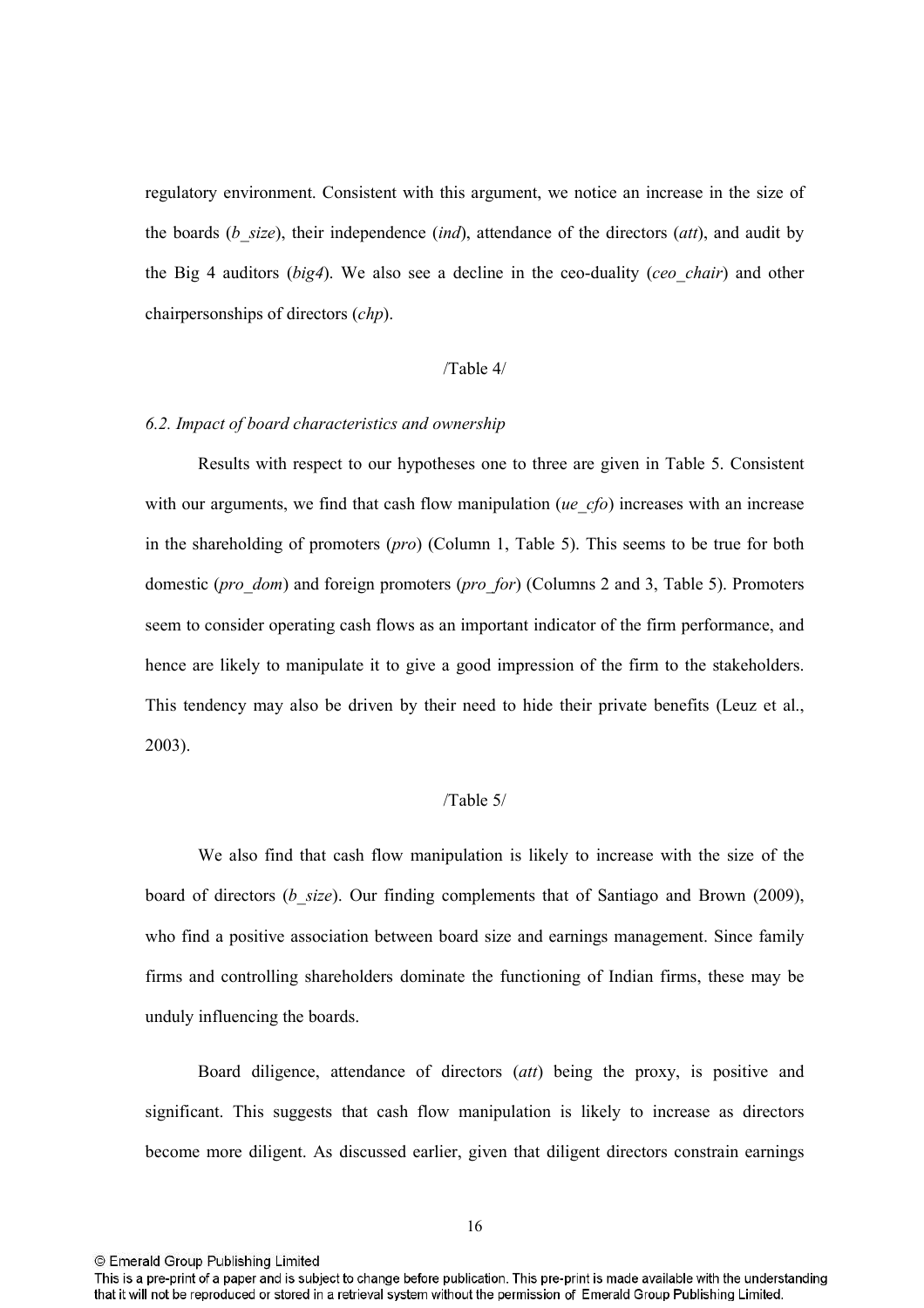management in India (Sarkar et al., 2008); the explanation for this finding is that the directors are too focused on earnings management. They do not pay much attention to cash flow manipulation, thinking that cash flows are not prone to manipulation.  $\frac{1}{x}$  Managers then manipulate cash flows as they are unable to manage earnings.<sup>x</sup>

 We do not find board independence (*ind*) to be curbing cash flow manipulation, similar to its effect on earnings management (Sarkar et al., 2008). Coefficients on directors' other chairpersonships (*chp*) or directorships (*dir*), and CEO duality (*ceo\_chair*) are also insignificant. Again, board busyness and CEO duality lead to more earnings management (Sarkar et al., 2008) but not cash flow manipulation. Institutional shareholding (*inst*) is also insignificantly associated with the likelihood of cash flow manipulation.

### *6.3. Impact of audit by a Big 4 auditor*

We find the coefficients on *big4* to be statistically insignificant in Table 5. However, this coefficient becomes positive and significant in Table 6. This suggests that cash flow manipulation is more likely to be prevalent in the firms audited by Big 4 auditors. It seems that Big 4 auditors consider such manipulation insignificant enough to constrain.

### /Table 6/

In Table 6, we also test the joint effect of governance and audit on cash flow manipulation. We find that the coefficient on *big4\*ind* is negative and statistically insignificant. This indicates that Big 4 auditors curb this manipulation in those firms where boards comprise of more independent directors. Thus, better governance and strict audit does well in curbing the cash flow manipulation *jointly*.

© Emerald Group Publishing Limited

 $\overline{a}$ 

 $i<sup>x</sup>$  Directors can also selectively allocate their attention. For example, Tuggle et al. (2010) suggest that while positive deviation from prior performance reduces directors' attention to monitoring, negative deviation from prior performance increases it.<br><sup>x</sup> In untebulated results, we do

In untabulated results, we do find that earnings management (*dacc*) decreases with an increase in *b* size, att, *chp* and *dir*.

This is a pre-print of a paper and is subject to change before publication. This pre-print is made available with the understanding that it will not be reproduced or stored in a retrieval system without the permission of Emerald Group Publishing Limited.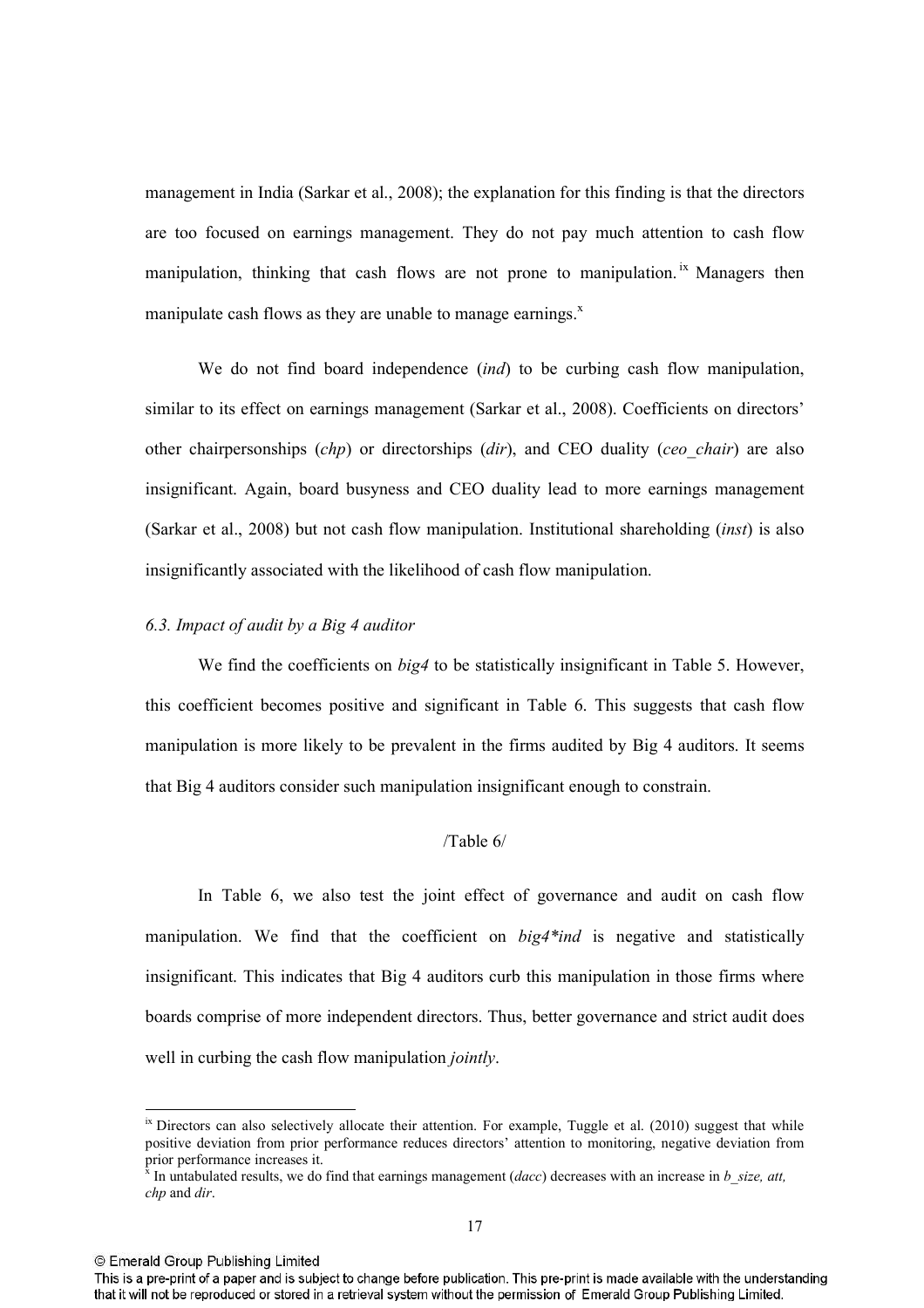#### *6.4. Impact of the reforms pursuant to the fraud at Satyam*

As discussed earlier, there have been several positive changes in the corporate governance environment in India after the fraud at Satyam. We test whether there has been any change in the magnitude of cash flow manipulation after this event. The results are given in Table 7. We find that post-Satyam (*sat*), cash flow manipulation is likely to have gone down. This finding is in support of our hypothesis five and in consonance with the trend in unexpected cash flows (Table 4), where we find that unexpected cash flows are lower in the recent years. Thus, steps taken by the Union Government of India in the aftermath of Satyam scandal seem to have worked, at least in terms of curbing cash flow manipulation.

### /Table 7/

Results with respect to our final hypothesis are also given in Table 7. We observe that post2009, better board attendance (*sat\*att*) seems to be controlling the cash flow manipulation activities of the managers. This finding suggests that the directors have become more alert now, are aware of such manipulation practices and take steps to curb these. Off course a stronger institutional environment now aids them. Also, a CEO who is Chairman of the board, seems to control such cash flow manipulation now (*sat\*ceo\_chair*). Notably, the incentives of promoters to manipulate cash flows do not seem to have changed post-2009. The coefficient on *sat\*pro* is statistically insignificant suggesting that cash flow manipulation is likely to increase with the promoters' shareholding even after the recent reforms.

#### *6.5. Robustness tests*

Endogeneity has been identified as a serious issue in the empirical studies concerned with corporate governance (Schultz et al., 2010; Wintoki et al., 2012). In our study, it is possible that the corporate governance mechanisms and unexpected cash flows are simultaneously determined. Further, there may be omitted variables which may bias our

This is a pre-print of a paper and is subject to change before publication. This pre-print is made available with the understanding that it will not be reproduced or stored in a retrieval system without the permission of Emerald Group Publishing Limited.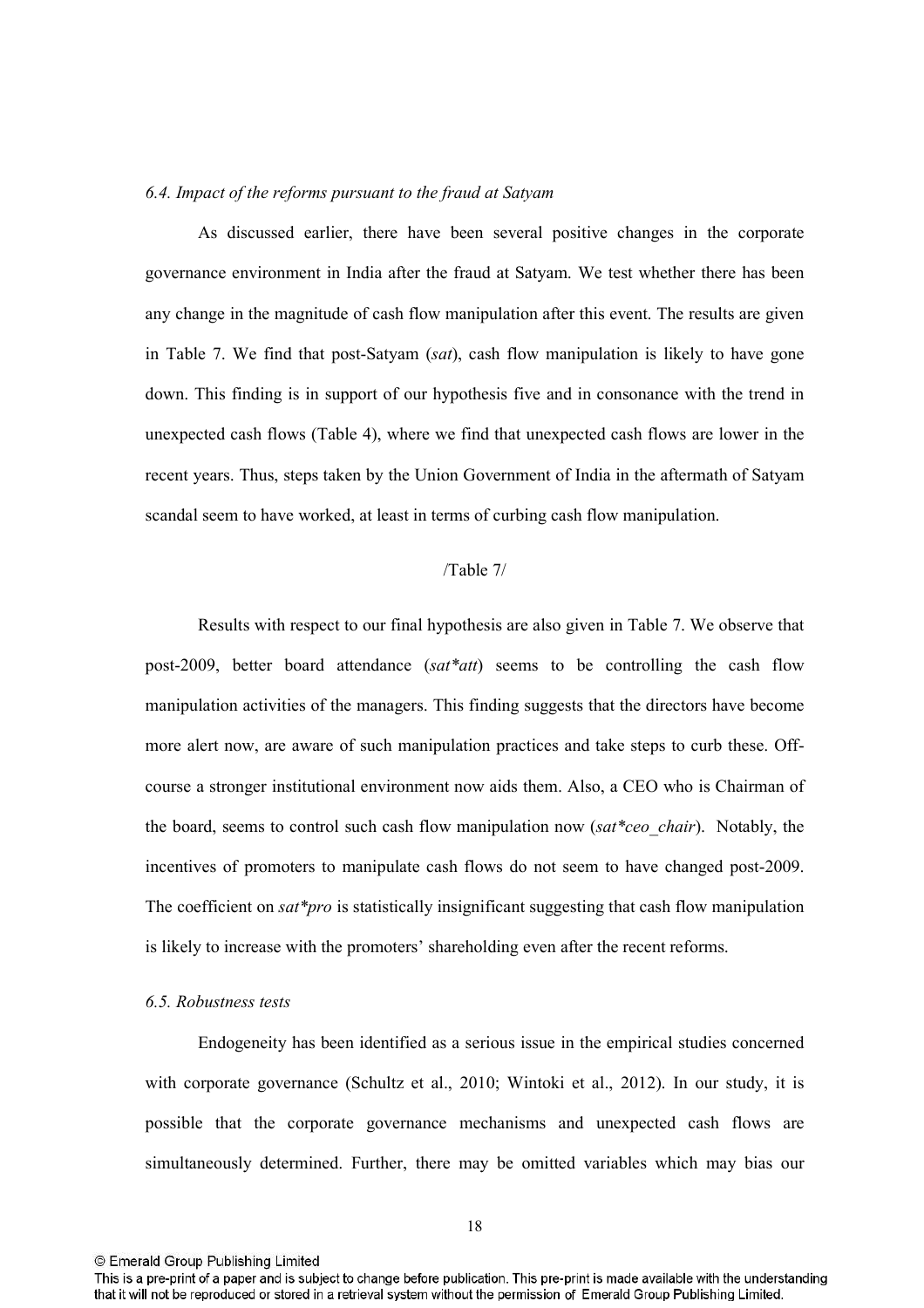findings. In order to address this issue, we run our regressions with one year lagged values of all governance variables. This helps us in examining the effect of governance in the year  $t-1$ on cash flow manipulation in the year *t*. We also include industry and time fixed effects. We continue to find qualitatively similar results as in the paper except that board attendance no longer seems to curb cash flow manipulation post the fraud at Satyam. We find that Big 4 auditors curb cash flow manipulation also in the presence of institutional investors.

Cash flows can be manipulated using real activities too viz. increase or decrease in discretionary spending and/or overproduction (Roychowdhury, 2006). We re-run our regressions controlling for such real activities. Specifically, we use abnormal discretionary expenditure and abnormal production (estimated as in Roychowdhury, 2006) as additional controls in our regression equations. This enables us to separate cash flow manipulation through shifting and timing from that through real activities manipulation. Our primary findings do not change except that we do not find any association between cash flow manipulation and the shareholding of foreign promoters; board attendance no longer seems to curb cash flow manipulation post the fraud at Satyam. As earlier, we find that Big4 auditors curb cash flow manipulation also in the presence of institutional investors.

## **7.** Conclusion

In this paper, we examine whether the firm level corporate governance measures and regulatory reforms constrain cash flow manipulation. We focus on an emerging market, India which is known for weaker regulation and corporate governance as compared to the United States, and the dominance of business groups and controlling owners.

We find that cash flow manipulation in the Indian firms is likely to increase with an increase in the shareholding of promoters. Board diligence and better audit fail to curb such manipulation. The results suggest that good governance and audit, although constrain

This is a pre-print of a paper and is subject to change before publication. This pre-print is made available with the understanding that it will not be reproduced or stored in a retrieval system without the permission of Emerald Group Publishing Limited.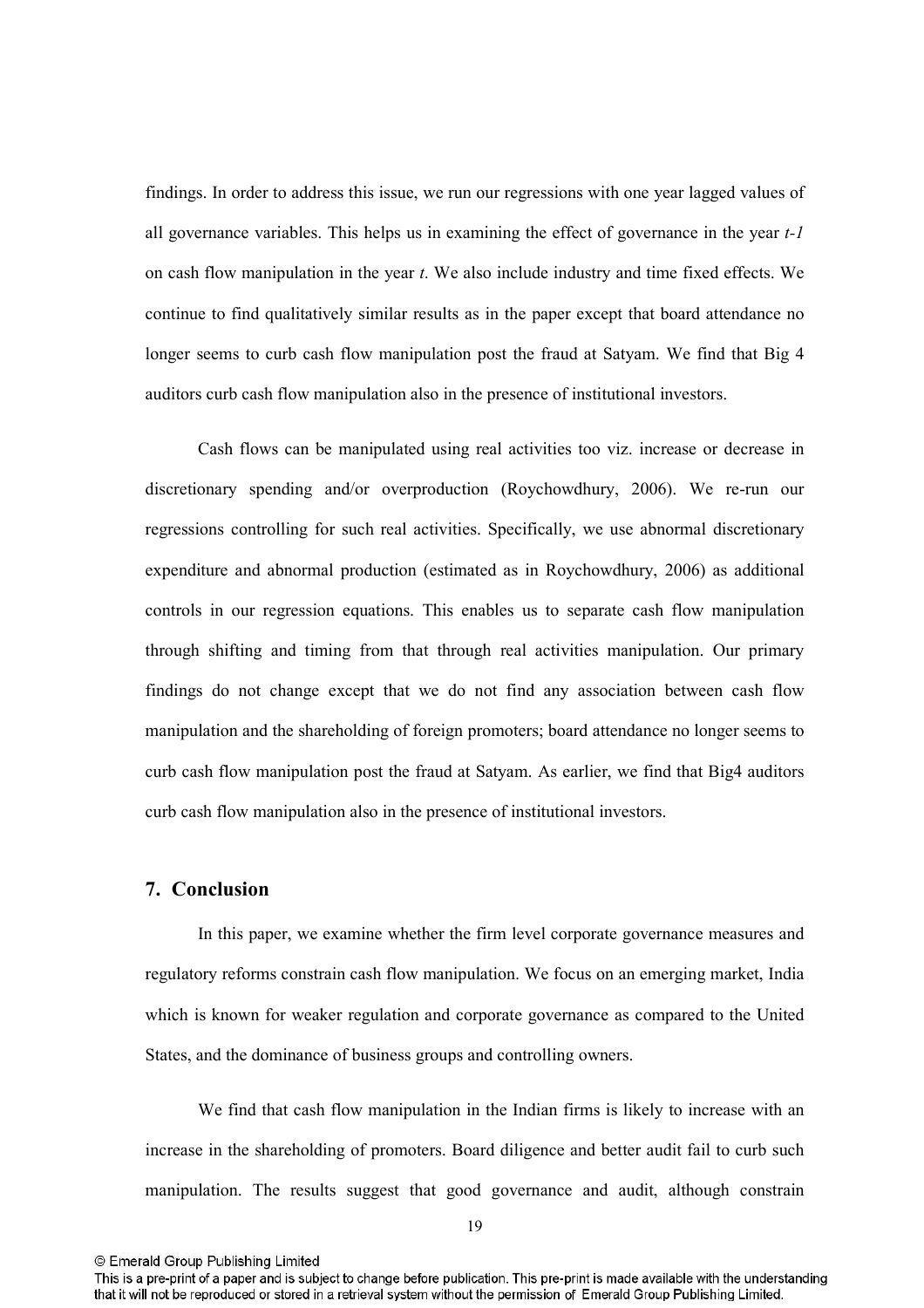earnings management (Sarkar et al., 2008), but prompt managers to manipulate and show better operating cash flows. We do find that better governance and audit are jointly effective in curbing the manipulation of cash flows. We also find that such manipulation has gone down in the recent years, and diligent boards constrain it, possibly due to the recent steps taken by the Indian Government for improving the corporate governance environment in India.

Our paper adds to the growing literature on earnings and cash flow manipulation and the effectiveness of corporate governance and regulatory reforms in constraining such practices. This can act as feedback for the regulators and policy makers. Potential investors and analysts may also benefit from our study; since they can be more vigilant about the firms' cash flow manipulation practices and demand better governance.

## Acknowledgements

We thank the editor, Don Johnson, two anonymous reviewers and conference participants at the 2016 JCAE Annual Symposium and the 2015 IFABS Corporate Finance Conference.

This is a pre-print of a paper and is subject to change before publication. This pre-print is made available with the understanding that it will not be reproduced or stored in a retrieval system without the permission of Emerald Group Publishing Limited.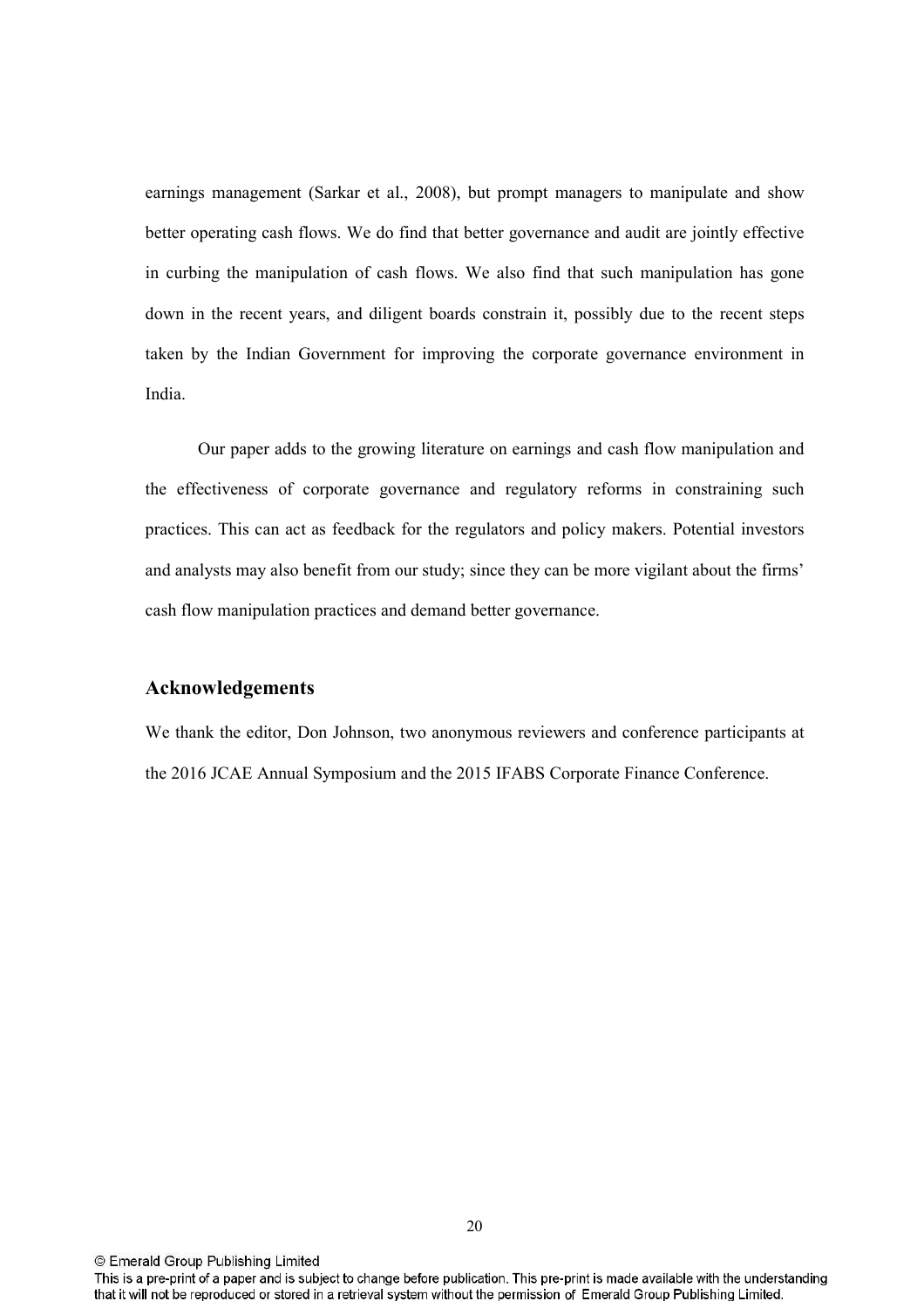# **Appendix**

| at        | Total assets.                                                                                                                         |
|-----------|---------------------------------------------------------------------------------------------------------------------------------------|
| att       | Percentage of board meetings attended by the directors.                                                                               |
| b_size    | Number of directors in the Board of Directors.                                                                                        |
| big4      | If the auditor is one of the Big 4 auditors (Pricewaterhouse Coopers, Ernst & Young,<br>Arthur Anderson and Deloitte) then 1, else 0. |
| ceo chair | If CEO is the chairperson of the Board of Directors then 1, else 0.                                                                   |
| cfo       | Net cash flow from operating activities.                                                                                              |
| chp       | Number of other companies where directors are chairpersons of the Board of<br>Directors.                                              |
| dacc      | Discretionary accruals estimated using cross-sectional version of Jones's (1991)<br>model.                                            |
| def cfo   | Net cash flow from operating activities in year $t$ , scaled by total assets in year $t$ -1.                                          |
| dir       | Number of other companies where directors are members of the Board of Directors.                                                      |
| ind       | Percentage of independent directors in the Board of Directors.                                                                        |
| inst      | Percentage of equity shareholding of the institutional investors.                                                                     |
| inst dom  | Percentage of equity shareholding of the Indian institutional investors.                                                              |
| inst for  | Percentage of equity shareholding of the foreign institutional investors.                                                             |
| mtb       | Market-to-book ratio. ((Common shares outstanding $*$ Fiscal year-end closing stock<br>$price_t$ /Common Equity <sub>t</sub> ).       |
| pro       | Percentage of equity shareholding of the promoters.                                                                                   |
| pro_dom   | Percentage of equity shareholding of the Indian promoters.                                                                            |
| pro for   | Percentage of equity shareholding of the foreign promoters.                                                                           |
| roa       | Profit after tax in year $t$ , scaled by total assets in year $t$ -1.                                                                 |
| sale      | Net sales.                                                                                                                            |
| sat       | If financial year is 2010 or 2011 then 1, else 0.                                                                                     |
| size      | Natural logarithm of total assets.                                                                                                    |
| ue cfo    | Unexpected operating cash flows, estimated using equation one.                                                                        |

© Emerald Group Publishing Limited<br>This is a pre-print of a paper and is subject to change before publication. This pre-print is made available with the understanding<br>that it will not be reproduced or stored in a retrieval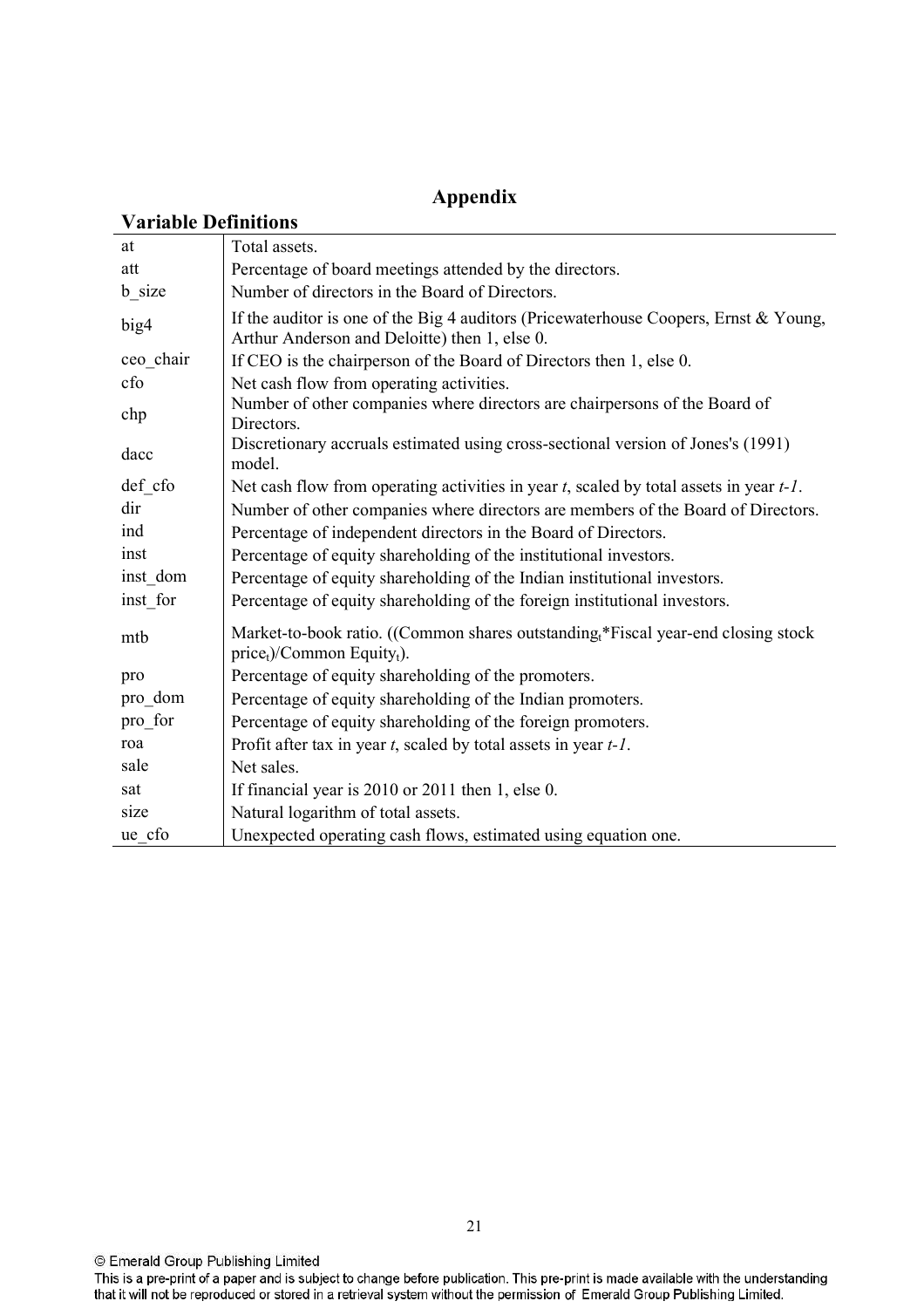# **References**

- Azofra, V., De Andre´s, P., & Lopez, S. (2005). Corporate boards in OECD countries: Size, composition, functioning and effectiveness. *Corporate Governance: An International Review, 13(2), 197-210.*
- $\bullet$  Ball, R., & Shivakumar, L. (2006). The role of accruals in asymmetrically timely gain and loss recognition. *Journal of Accounting Research, 44(2), 207-242.*
- Beasley, M. (1996). An empirical analysis of the relation between the board of director composition and financial statement fraud. *The Accounting Review*, 71(4), 443-465.
- Becker, C., DeFond, M., Jiambalvo, J., & Subramanyam, K. (1998). The effect of audit quality on earnings management. *Contemporary Accounting Research, 15*(1), 124.
- Behn, B., Gotti, G., Herrmann, D., & Kang, T. (2013). Classification shifting in an international setting: Investor protection and financial analysts monitoring. *Journal of International Accounting Research, 12(2), 27-50.*
- Booth, H., & Deli, D. (1995). Factors affecting the number of outside directors held by CEOs. *Journal of Financial Economics, 40, 81-104.*
- Brick, I., Palmon, O., & Wald, J. (2006). CEO compensation, director compensation, and firm performance: Evidence of cronyism. *Journal of Corporate Finance*,  $12(3)$ , 403-423.
- $\bullet$  Brown, L., Huang, K., & Pinello, A. (2013). To beat or not to beat? The importance of analysts' cash flow forecasts. *Review of Quantitative Finance and Accounting, 41*(4), 723-752.
- Call, A. (2008). The implications of cash flow forecasts for investors' pricing and managers' reporting of earnings. Working paper, The University of Georgia.
- Chau, G., & Gray, S. J. (2010). Family ownership, board independence and voluntary disclosure: Evidence from Hong Kong. *Journal of International Accounting, Auditing and Taxation, 19(2), 93-109.*
- Cheng, E., & Courtenay, S. (2006). Board composition, regulatory regime and voluntary disclosure. *International Journal of Accounting, 41(3), 262-289.*
- Chung, R., Firth, M., & Kim, J. (2002). Institutional monitoring and opportunistic earnings management. *Journal of Corporate Finance*, 8(1), 29-48.
- Core, J., Holthausen, R., & Larcker, D. (1999). Corporate governance, chief executive officer compensation, and firm performance. *Journal of Financial Economics, 51*(3), 371 406.
- DeAngelo, L. (1981). Auditor size and audit quality. *Journal of Accounting and Economics, 3(3), 297-322.*
- Dechow, P., Ge, W., & Schrand, C. (2010). Understanding earnings quality: A review of the proxies, their determinants and their consequences. *Journal of Accounting and Economics, 50*(2-3), 344-401.

This is a pre-print of a paper and is subject to change before publication. This pre-print is made available with the understanding that it will not be reproduced or stored in a retrieval system without the permission of Emerald Group Publishing Limited.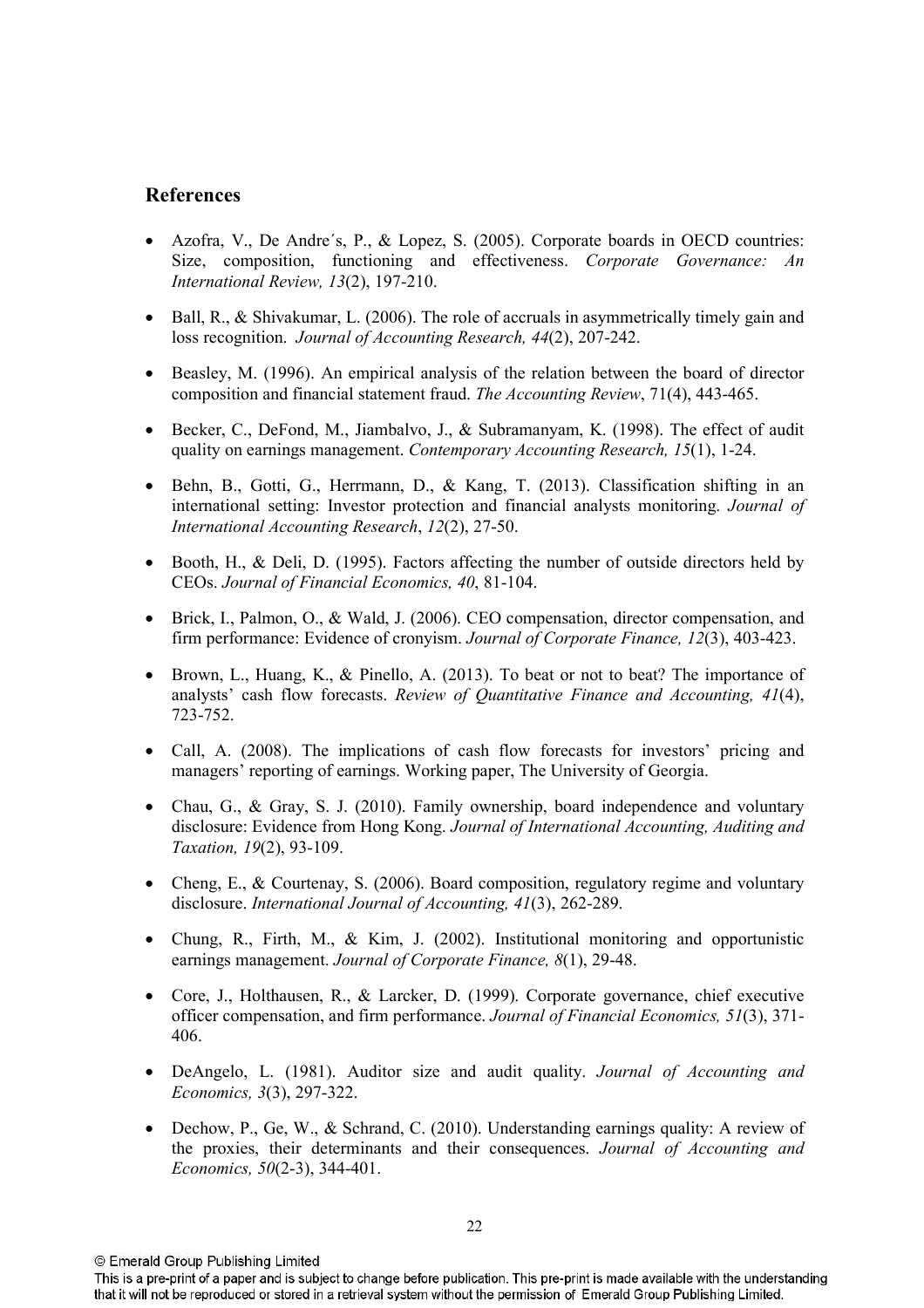- Dechow, P., Kothari, S., & Watts, R. (1998). The relation between earnings and cash flows. *Journal of Accounting and Economics, 25(2)*, 133-168.
- DeFond, M., & Hung, M. (2003). An empirical analysis of analysts' cash flow forecasts. *Journal of Accounting and Economics, 35(1), 73-100.*
- DeFond, M., & Hung, M. (2007). Investor protection and analysts' cash flow forecasts around the world. *Review of Accounting Studies, 12*(2-3), 377-419.
- DeFond, M., Hung, M., & Trezevant, R. (2007). Investor protection and the information content of annual earnings announcements: International evidence. *Journal of Accounting*  and Economics, 43(1), 37-67.
- Fama, E., & Jensen, M. (1983). Separation of ownership and control. *Journal of Law and Economics, 26(2), 301-325.*
- Fama, E. (1980). Agency problems and the theory of the firm. *Journal of Political Economy, 88(2), 288-307.*
- Fan, J., & Wong, T. (2002). Corporate ownership structure and the informativeness of accounting earning in East Asia. *Journal of Financial Economics, 33(3), 401-425.*
- Fernandez, A., Gomez, S., & Fernandez, C. (1997). The effect of board size and composition on corporate performance. In M. Balling, et al. (Eds.), *Corporate governance, financial markets and global convergence*. Boston: Kluwer Academic Publishers.
- Ferris, S., Jagannathan, M. & Pritchard, A. (2003). Too busy to mind the business? Monitoring by directors with multiple appointments. *The Journal of Finance, 58*(3), 10871112.
- Fich, E., & Shivdasani, A. (2006). Are busy boards effective monitors? *The Journal of Finance, 11*(2), 689-724.
- Francis, J., Maydew, E., & Sparks, H. (1999). The role of Big 6 auditors in the credible reporting of accruals. *Auditing: A Journal of Practice & Theory*, *18*(2), 1734.
- Francis, J., & Wang, D. (2008). The joint effect of investor protection and Big 4 audits on earnings quality around the world. *Contemporary Accounting Research*, 25(1), 157-91.
- Frankel, R., Levy, H., & Shalev, R. (2014). What triggers the year-end temporary drop in working capital? Working paper, SSRN.
- Frantz, P. (1999). Auditor's skill, auditing standards, litigation, and audit quality. *British Accounting Review, 31(2), 151-183.*
- Haw, I., Hu, B., Hwang, L., & Wu, W. (2004). Ultimate ownership, income management and legal and extra-legal institutions. *Journal of Accounting Research*, 42(2), 423-62.
- Haw, I., Ho, S., & Li, A. (2011), Corporate governance and earnings management by classification shifting. *Contemporary Accounting Research, 28*(2), 517-553.

This is a pre-print of a paper and is subject to change before publication. This pre-print is made available with the understanding that it will not be reproduced or stored in a retrieval system without the permission of Emerald Group Publishing Limited.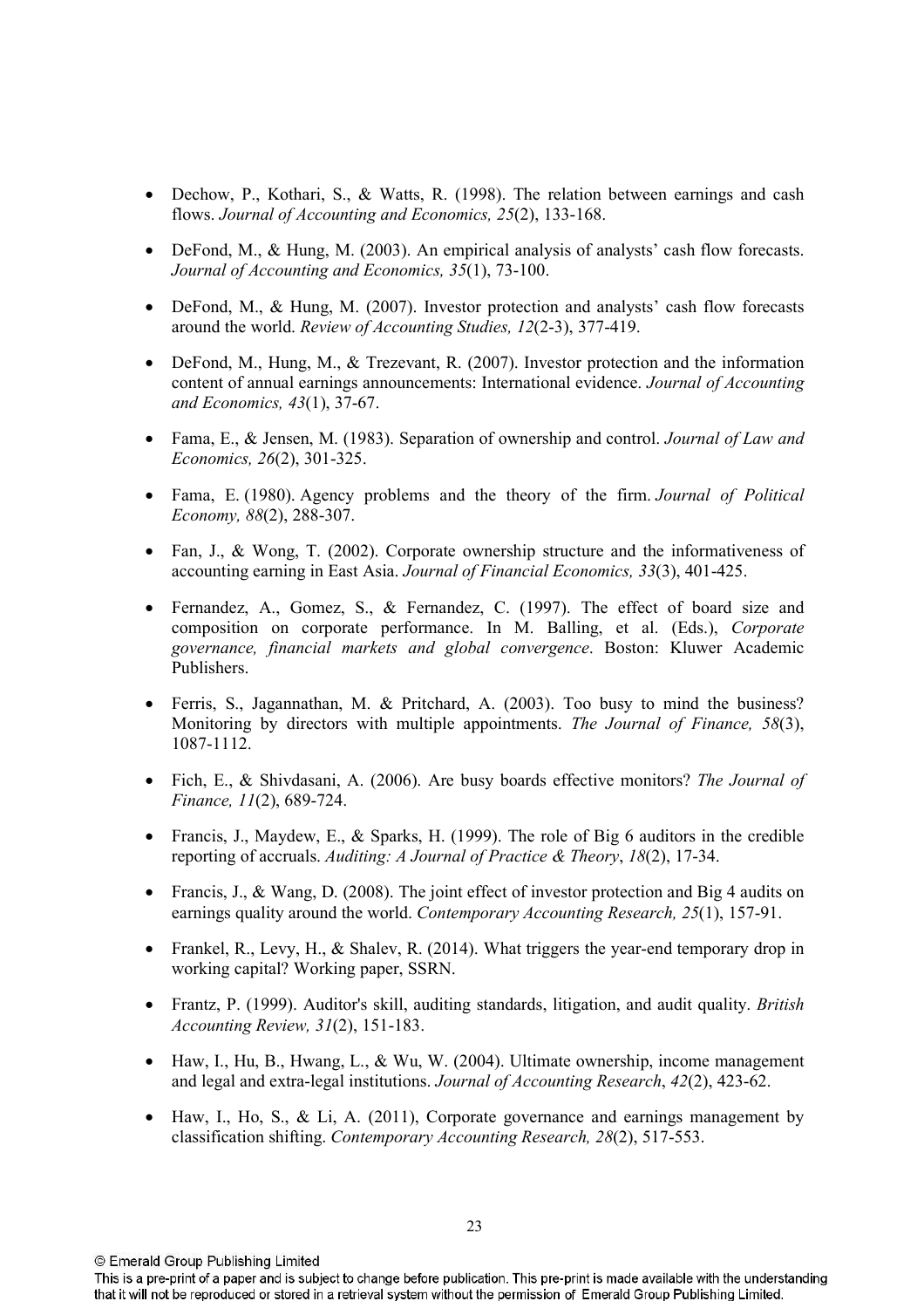- Hollie, D., Nicholls, C., & Zhao, Q. (2011). Effects of cash flow statement reclassifications pursuant to the SEC's onetime allowance. *Journal of Accounting and Public Policy, 30(6), 570-588.*
- $\bullet$  Jaggi, B., Leung, S., & Gul, F. (2009). Family control, board independence and earnings management: Evidence based on Hong Kong firms. *Journal of Accounting and Public Policy, 28*(4), 281-300.
- Jensen, M. (1993). The modern industrial revolution, exit and the failure of internal control system. *Journal of Finance*, 48, 831-880.
- Jensen, M., & Meckling, W. (1976). Theory of the firm: Managerial behavior, agency costs and ownership structure. Journal of Financial Economics, 3(4), 305-360.
- Jones, T. (1991). Ethical decision making by individuals in organizations: An issuecontingent model. *Academy of Management Review, 16*(2), 366-395.
- Klein, A. (2002). Audit committee, board of director characteristics, and earnings management. *Journal of Accounting and Economics*, 33(3), 375-400.
- Koh, P. (2007). Institutional investor type, earnings management and benchmark beaters. *Journal of Accounting and Public Policy, 26*(3), 267-299.
- Koh, P. (2003). On the association between institutional ownership and aggressive corporate earnings management in Australia. *The British Accounting Review, 35*(2), 105 128.
- Lee, L. F. (2012). Incentives to inflate reported cash from operations using classification and timing. *The Accounting Review, 87(1)*, 1-33.
- Leuz, C., Nanda, D., & Wysocki, P. (2003). Investor protection and earnings management. *Journal of Financial Economics*, 69(3), 505-27.
- Mizruchi, M., & Stearns, L. (1994). A longitudinal study of borrowing by large American corporations. *Administrative Science Quarterly, 39*(1), 118-140.
- Mulford, C., & Comiskey, E. (2005). *Creative cash flow reporting: Uncovering sustainable financial performance*. New Jersey: Wiley.
- Nagar, N., & Sen, K. (2016). How does regulation affect the relation between family control and reported cash flows? Comparative evidence from India and the United States. *Corporate Governance: An International Review*.
- Narayanaswamy, R., Raghunandan, K., & Rama, D. V. (2012). Corporate governance in the Indian context. *Accounting Horizons*, 26(3), 583-599.
- Peasnell, K., Pope, P., & Young, S. (2005). Board monitoring and earnings management: Do outside directors influence abnormal accruals? *Journal of Business Finance and Accounting, 32(7-8), 1311-1346.*
- Petersen, M. (2009). Estimating standard errors in finance panel data sets: Comparing approaches. *Review of Financial Studies, 22(1), 435-480.*

This is a pre-print of a paper and is subject to change before publication. This pre-print is made available with the understanding that it will not be reproduced or stored in a retrieval system without the permission of Emerald Group Publishing Limited.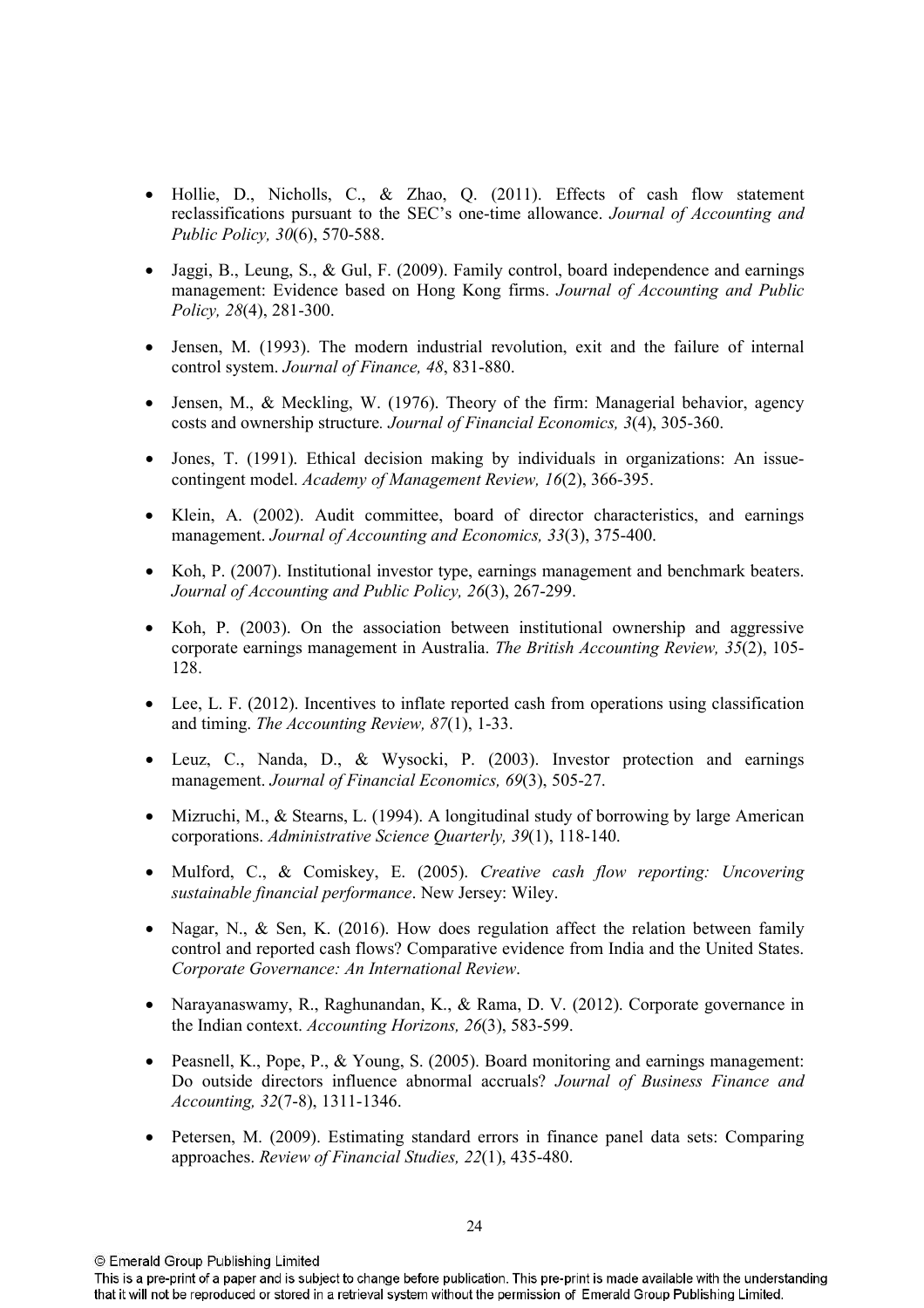- Rajagopalan, N., & Zhang, Y. (2008). Corporate governance reforms in China and India: Challenges and opportunities. *Business Horizons*, 51(1), 802-812.
- Rajagopalan, N., & Zhang, Y. (2009). Recurring failures in corporate governance: A global disease? *Business Horizons*, 52, 545-552.
- Rajgopal, S., Venkatachalam, M., & Jiambalvo, J. (2002). Is institutional ownership associated with earnings management and extend to which stock prices reflect future earnings? Contemporary Accounting Research, 19, 117-136.
- Roychowdhury, S. (2006). Earnings management through real activities manipulation. *Journal of Accounting and Economics, 42(3), 335-370.*
- Santiago, M., & Brown, C. (2009). An empirical analysis of Latin American board of directors and minority shareholders' rights. *Forum Empresarial*, 14(2), 1-18.
- Sarkar, J., Sarkar, S., & Sen, K. (2008). Board of directors and opportunistic earnings management: Evidence from India. *Journal of Accounting, Auditing and Finance, 23*(4), 517-551.
- Schilit, H., & Perler, J. (2010). *Financial shenanigans: How to detect accounting gimmicks and fraud in financial reports*. 3rd edn. Tata McGraw Hill Education, New Delhi.
- Schultz, E., Tan, D., & Walsh, K. (2010). Endogeneity and the corporate governance performance relation. *Australian Journal of Management*, 35 (2), 145-163.
- Shafer, W. (2015). Ethical climate, social responsibility, and earnings management. *Journal of Business Ethics, 126(1), 43-60.*
- Shleifer, A., & Vishny, R. (1997). A survey of corporate governance. *The Journal of Finance, 52(2), 737-783.*
- Tuggle, C., Sirmon, D., Reutzel, C., & Bierman, L. (2010). Commanding board of director attention: Investigating how organizational performance and CEO duality affect board members' attention to monitoring. *Strategic Management Journal*, 31(9), 946-968.
- Wasley, C., & Wu, J. (2006). Why do managers voluntarily issue cash flow forecasts? *Journal of Accounting Research, 44(2), 389-429.*
- Wintoki, M., Linck, J., & Netter, J. (2012). Endogeneity and the dynamics of internal corporate governance. *Journal of Financial Economics*, 105(3), 581-606.
- Xie, B., Davidson, W., & DaDalt, P. (2003). Earnings management and corporate governance: The role of the board and the audit committee. *Journal of Corporate Finance*, 9(3), 295-316.
- Zhang, W. (2007). The effects of meeting or beating analysts' cash flow forecasts on market reaction and analysts' forecast revisions. Working paper, National University of Singapore.

This is a pre-print of a paper and is subject to change before publication. This pre-print is made available with the understanding that it will not be reproduced or stored in a retrieval system without the permission of Emerald Group Publishing Limited.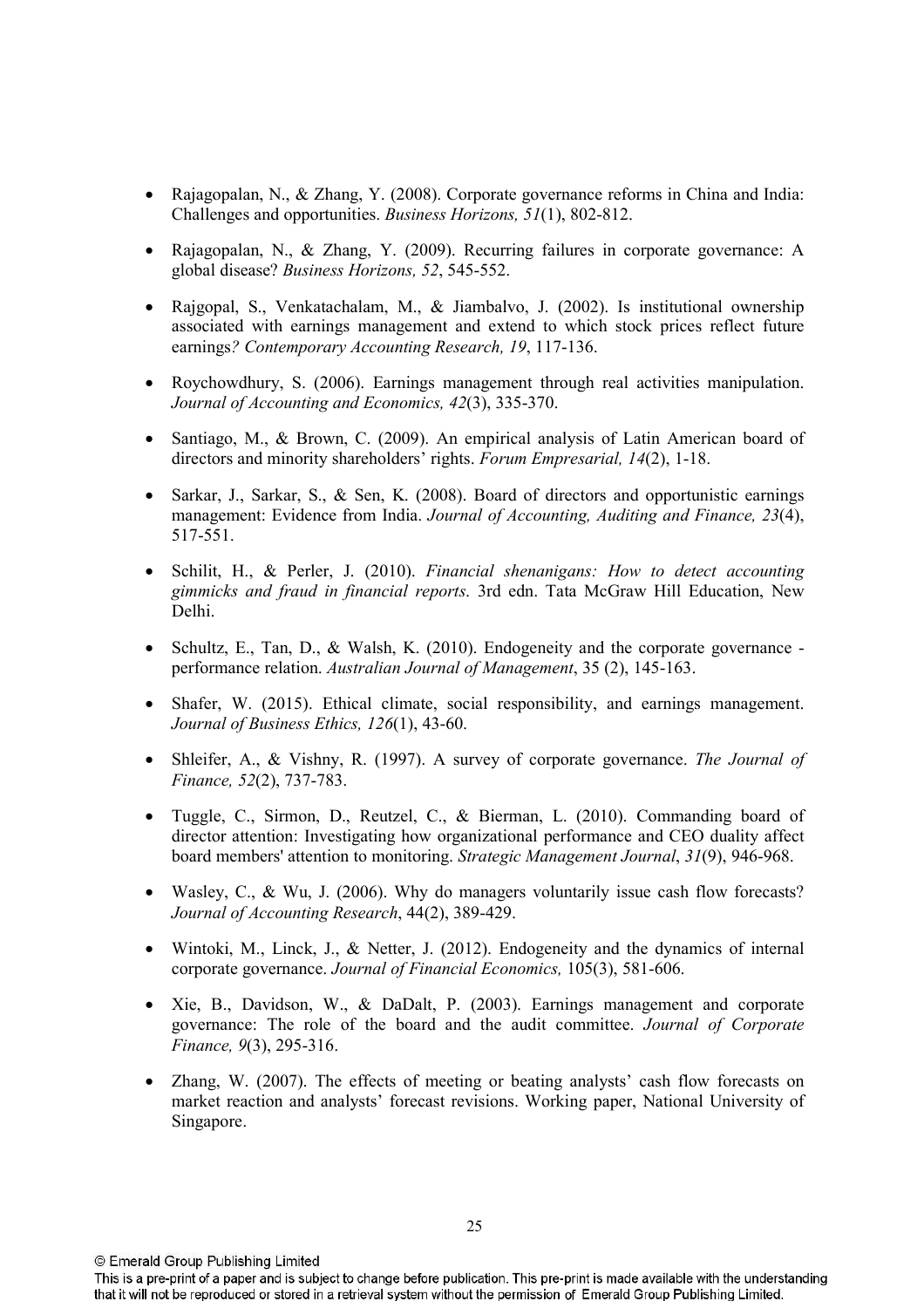|                                                                                                                                                                                            | No. of<br>firms       | No. of firm-<br>years   |
|--------------------------------------------------------------------------------------------------------------------------------------------------------------------------------------------|-----------------------|-------------------------|
| Initial Prowess sample with non-missing company code or<br>National Industrial Classification code                                                                                         | 2,729                 | 19,103                  |
| <b>Less</b> : Firm-years with negative sales or assets                                                                                                                                     | 19                    | 498                     |
|                                                                                                                                                                                            | 2,710                 | 18,605                  |
| <b>Less:</b> Firm-years with missing values of variables used in the<br>model for measuring unexpected operating cash flows                                                                | 381                   | 4,513                   |
|                                                                                                                                                                                            | 2,329                 | 14,092                  |
| <b>Less:</b> Firm-years in industry-years with observations less than<br>10 (minimum requirement for running industry-year regressions)<br>for estimating unexpected operating cash flows) | 86                    | 634                     |
|                                                                                                                                                                                            | 2,243                 | 13,458                  |
| <b>Less:</b> Firm-years with missing values of corporate governance<br>variables                                                                                                           | 143                   | 1,635                   |
| Less: Firm-years with missing values of control variables                                                                                                                                  | 2,100<br>123<br>1,977 | 11,823<br>828<br>10,995 |
| <b>Less:</b> Firm-years in financial services industries<br>(National Industrial Classification Codes: 64, 65 and 66)                                                                      | 3                     | 18                      |
| Final sample (March 2005-March 2011)                                                                                                                                                       | 1,974                 | 10,977                  |

**Table 1 Sample Selection** 

<sup>©</sup> Emerald Group Publishing Limited<br>This is a pre-print of a paper and is subject to change before publication. This pre-print is made available with the understanding<br>that it will not be reproduced or stored in a retrieval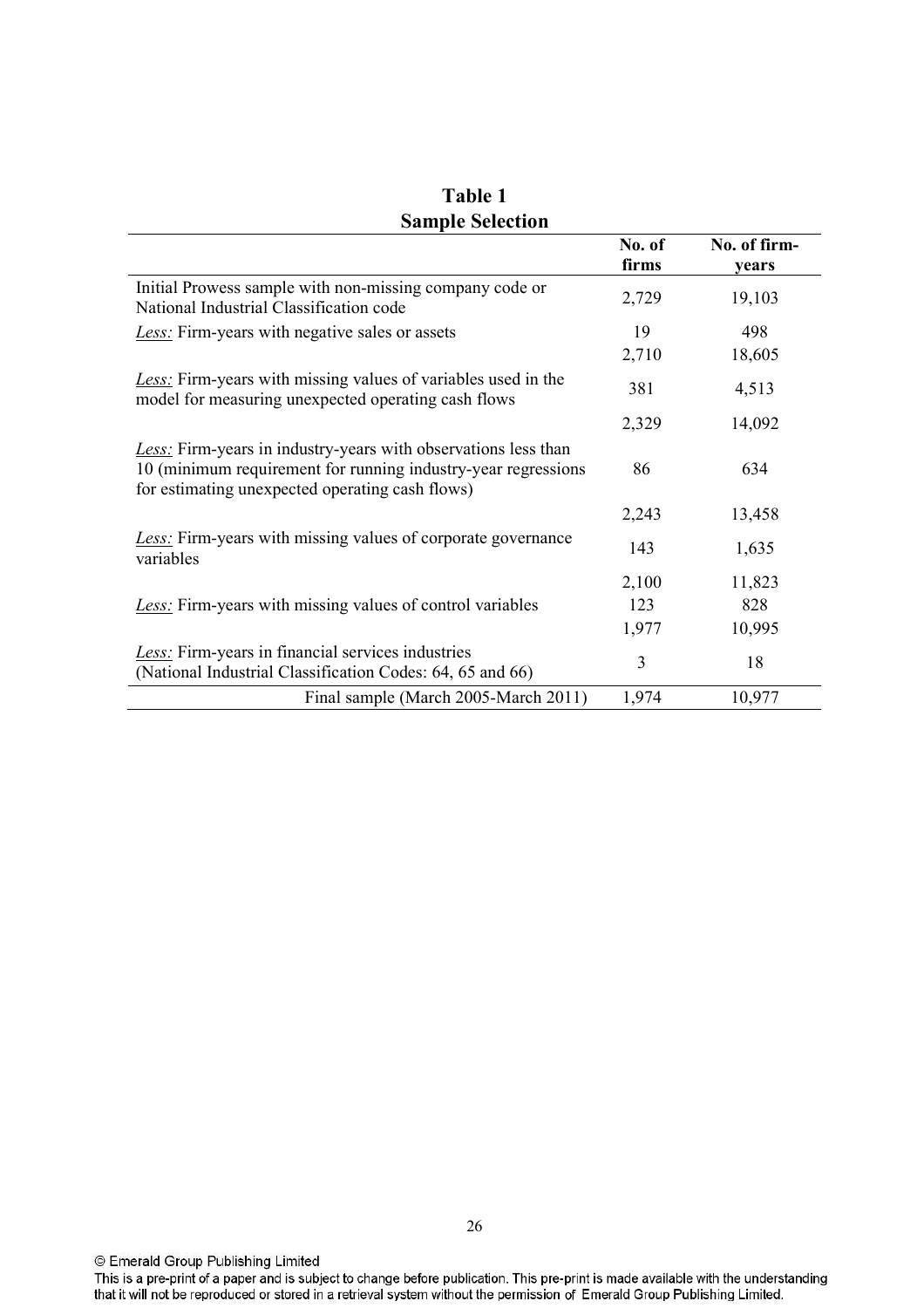|           | N     | Mean      | p25      | <b>Median</b> | p75      | <b>Std Dev</b> |
|-----------|-------|-----------|----------|---------------|----------|----------------|
| sale      | 10977 | 8299.371  | 403.900  | 1518.400      | 5217.200 | 25705.128      |
| at        | 10977 | 11511.403 | 567.700  | 1851.400      | 6459.700 | 35515.497      |
| cfo       | 10977 | 860.087   | $-0.200$ | 66.100        | 380.100  | 3432.922       |
| def cfo   | 10977 | 0.061     | $-0.001$ | 0.064         | 0.133    | 0.141          |
| $ue_c$ fo | 10977 | 0.002     | $-0.063$ | 0.003         | 0.068    | 0.135          |
| roa       | 10977 | 0.068     | 0.013    | 0.049         | 0.107    | 0.185          |
| size      | 10977 | 7.597     | 6.342    | 7.524         | 8.773    | 1.844          |
| mtb       | 10977 | 1.693     | 0.467    | 0.969         | 1.960    | 2.741          |
| dacc      | 10977 | $-0.003$  | $-0.070$ | $-0.006$      | 0.060    | 0.148          |
| b_size    | 10977 | 7.932     | 6.000    | 8.000         | 10.000   | 2.715          |
| ind       | 10977 | 48.500    | 40.000   | 50.000        | 60.000   | 0.194          |
| att       | 10977 | 74.300    | 64.000   | 75.000        | 85.000   | 0.148          |
| chp       | 10977 | 0.049     | 0.000    | 0.000         | 0.000    | 0.274          |
| dir       | 10977 | 2.959     | 1.000    | 2.400         | 4.290    | 2.615          |
| ceo_chair | 10977 | 0.008     | 0.000    | 0.000         | 0.000    | 0.088          |
| big4      | 10977 | 0.083     | 0.000    | 0.000         | 0.000    | 0.276          |
| pro       | 10977 | 51.160    | 39.650   | 51.760        | 64.660   | 18.440         |
| pro dom   | 10977 | 42.731    | 27.620   | 44.820        | 58.380   | 22.143         |
| pro_for   | 10977 | 6.386     | 0.000    | 0.000         | 0.000    | 17.105         |
| inst      | 10977 | 9.319     | 0.050    | 2.820         | 13.660   | 14.467         |
| inst dom  | 10977 | 5.530     | 0.010    | 1.000         | 7.210    | 11.169         |
| inst_for  | 10977 | 3.788     | 0.000    | 0.010         | 4.150    | 7.520          |
| sat       | 10977 | 0.310     | 0.000    | 0.000         | 1.000    | 0.462          |

**3' Descriptive Statistics** 

*sale*, *at* and *cfo* are in INR million. Variable definitions are given in the appendix.

© Emerald Group Publishing Limited

This is a pre-print of a paper and is subject to change before publication. This pre-print is made available with the understanding<br>that it will not be reproduced or stored in a retrieval system without the permission of E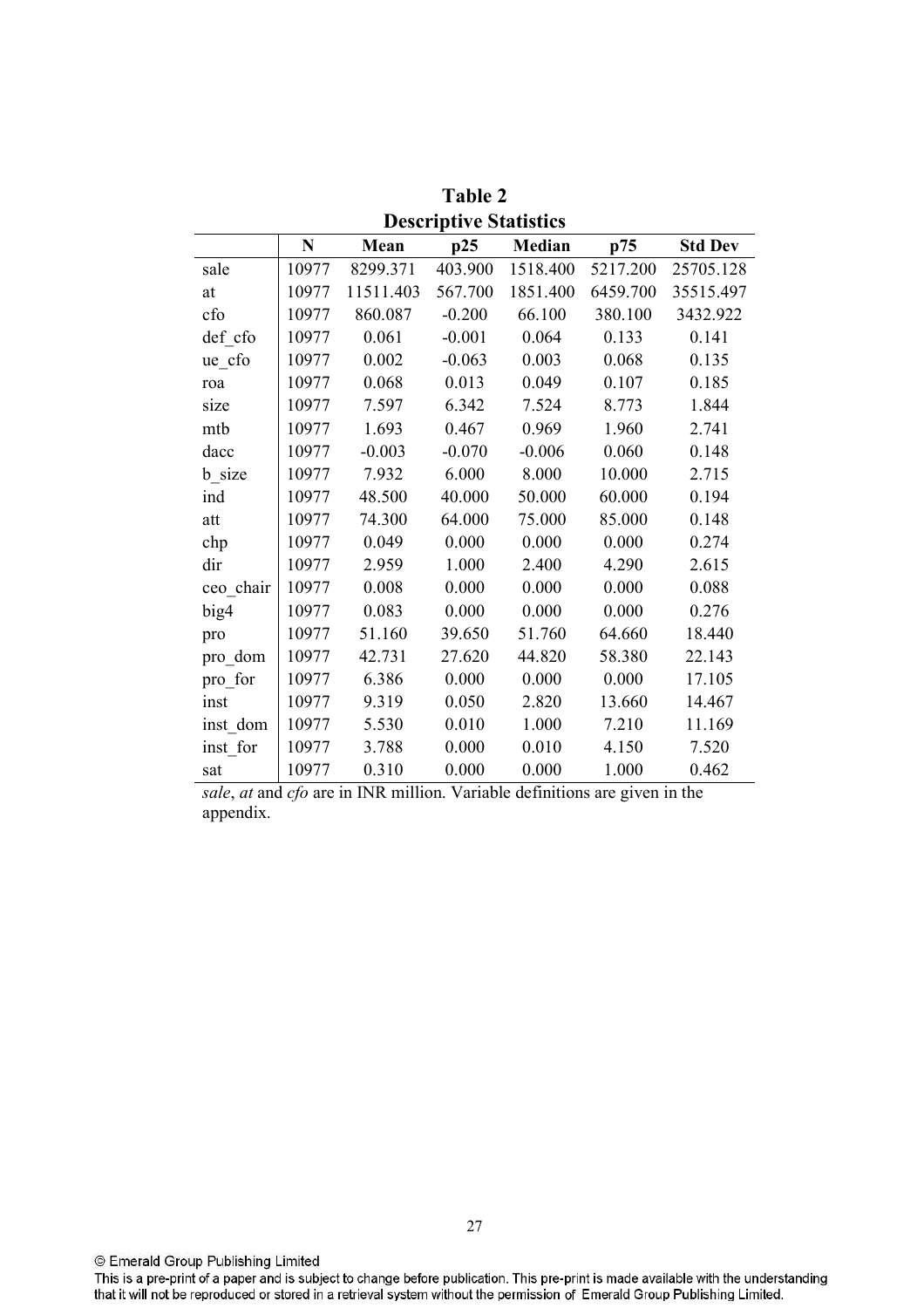ind 0.003 0.022\*\* 0.025\*\*\* 0.014 0.035\*\*\* 0.022\*\* 0.043\*\*\* 0.008 0.091\*\*\* \*\*\*\*0CCO- \*\*\*\* 0.0- \*\*\*\* 0.001 0.0900.00 \*\*\*\* 0.02100 \*\*\*\* 0.0210 \*\*\*\* 0.0020\*\*\* 0.0220\*\* sale 1 0.845\*\*\* 0.100\*\*\* 0.057\*\*\* 0.064\*\*\* 0.540\*\*\* 0.117\*\*\* 0.010 0.340\*\*\* \*\*\*\*95CO 1 1 0.0 \*\*\*\*52O.0 \*\*\*\*05CO \*\*\*\*50501 \*\*\*\*99010 1 \*\*\*\*0501 1 tt def\_cfo 0.205\*\*\* 0.130\*\*\* 1 0.819\*\*\* 0.200\*\*\* 0.111\*\*\* 0.103\*\*\* 0.563\*\*\* 0.125\*\*\* ue\_cfo 0.080\*\*\* 0.049\*\*\* 0.803\*\*\* 1 0.175\*\*\* 0.039\*\*\* 0.099\*\*\* 0.630\*\*\* 0.060\*\*\* roa 0.326\*\*\* 0.242\*\*\* 0.357\*\*\* 0.254\*\*\* 1 0.102\*\*\* 0.113\*\*\* 0.255\*\*\* 0.071\*\*\* \*\*\*\*0.51.00 \*\*\*\* 2.95010 \*\*\*\* 2.51.0 \*\*\*\* 0.427.00 \*\*\*\* 0.5110 \*\*\*\* 0.05 1 \*\*\*\* 0.2761 0.2676 1.0267 1.0267 1.026 1.0276 1.0276 1.0276 1.0276 1.0276 1.0276 1 dacc 0.031\*\*\* 0.059\*\*\* 0.519\*\*\* 0.609\*\*\* 0.221\*\*\* 0.059\*\*\* 0.031\*\*\* 1 0.026\*\*\* chp 0.120\*\*\* 0.115\*\*\* 0.047\*\*\* 0.022\*\* 0.028\*\*\* 0.115\*\*\* 0.045\*\*\* 0.012 0.111\*\*\* big4 0.241\*\*\* 0.250\*\*\* 0.094\*\*\* 0.063\*\*\* 0.122\*\*\* 0.250\*\*\* 0.151\*\*\* 0.001 0.134\*\*\* \*\*\*\*10110 \*\* 6.1010 \*\*\*\*\*\* 0.113 \*\*\*\* 0.0113 \*\*\*\* 0.010 \*\*\*\*\* 0.113 \*\*\*\* 0.113 0.1 inst 0.574\*\*\* 0.654\*\*\* 0.114\*\*\* 0.051\*\*\* 0.217\*\*\* 0.654\*\*\* 0.228\*\*\* 0.059\*\*\* 0.356\*\*\*  $0.340***$  $0.091***$  $0.320***$  $0.111***$  $0.101***$  $0.356***$  $0.356***$  $0.125***$  $0.060***$  $0.277***$ dir 0.473\*\*\*\* 0.478\*\*\*\* 0.478\*\*\*\* 0.120\*\* 0.06\*\*\* 0.120\* 0.06\*\*\* 0.120\*\* 0.478\*\*\* 0.478\*\*\* 0.478\*\*\*  $0.134***$  $0.071***$  $0.519***$  $0.108***$  $0.026***$  $-0.008$ b size variable sale at def\_cfo ue\_cfo roa size mtb dacc b\_size ceo\_chair 0.019\*\* 0.027\*\*\* 0.003 0.005 0.010 0.027\*\*\* 0.006 0.001 0.008 0.001 sat 0.116\*\*\* 0.140\*\*\* 0.017\* 0.008 0.028\*\*\* 0.140\*\*\* 0.100\*\*\* 0.007 0.001 b\_size 0.492\*\*\* 0.498\*\*\* 0.156\*\*\* 0.068\*\*\* 0.200\*\*\* 0.498\*\*\* 0.211\*\*\* 0.031\*\*\* 1  $0.058***$  $0.563***$  $0.630***$  $0.031***$  $0.255***$  $-0.024**$  $0.059***$  $0.019**$  $-0.010$  $-0.011$  $0.008$  $-0.012$  $-0.003$  $-0.007$  $0.011$  $-0.001$  $0.001$ dacc  $\overline{a}$  $na$ w) the diago  $0.117***$  $0.031***$  $-0.043***$  $-0.044***$  $0.211***$  $0.045***$  $0.151***$  $0.137***$  $0.228***$  $0.079***$  $0.103***$  $0.09$ \*\*\*\*  $0.113***$  $0.158***$  $0.185***$  $0.100***$ 0.006 mtb  $0.585***$  $0.540***$  $0.102***$  $0.059***$  $0.498***$  $0.090***$  $0.115***$  $0.478***$  $0.027***$  $0.250***$  $0.145***$  $0.654***$  $0.140***$  $0.111***$  $0.039***$  $0.266***$  $0.022**$  $size$ ve (belo  $-0.028***$  $0.242***$  $0.348***$  $0.200***$  $0.035***$  $0.028***$  $0.122***$  $0.140***$  $0.217***$  $0.064***$  $0.040***$  $0.200***$  $0.175***$  $0.221***$  $0.120***$ **-**0.006  $0.010\,$ roa rrelatio  $0.60$ \*\*\*  $0.057***$  $0.254***$ 1.049\*\*\*\*  $0.117***$  $0.068***$  $0.022**$  $0.068***$  $0.063***$  $0.061***$  $0.051***$  $0.035***$  $0.819***$  $-0.014$  $0.043***$ ue cfo  $-0.005$  $0.008$ earman) Co  $0.130***$  $0.161***$  $0.519***$  $0.156***$  $-0.025***$  $0.027***$  $0.047***$  $0.120***$ 0.094 \*\*\*  $0.113***$  $0.114***$ def cfo  $0.100***$  $0.066***$  $0.803***$  $0.357***$  $-0.003$  $-0.017*$ **1**<br>**7**  $-0.090***$  $0.115***$  $0.250***$  $0.140***$  $0.845***$  $0.130***$  $0.049***$  $0.242***$  $1.000***$  $0.266***$  $0.059***$ 1498\*\*\*  $0.478***$  $0.027***$  $0.145***$  $0.654***$  $0.022**$  $\sharp$ Pearso  $0.326***$  $0.903***$  $0.276***$  $0.031***$  $0.492***$  $0.065***$  $0.120***$  $0.433***$  $0.019**$  $0.241***$  $0.574***$  $0.116***$  $0.903***$  $0.205***$  $0.080***$  $0.176***$ 0.003 sale ceo\_chair variable def cfo ue cfo  $b$  size dacc big4 mtb sale  $size$  $\overline{a}$  $\overline{0}$ a chp  $\overline{010}$ inst  $\frac{1}{6}$ Ë  $\ddot{a}$ sat

Table 3

© Emerald Group Publishing Limited

This is a pre-print of a paper and is subject to change before publication. This pre-print is made available with the understanding that it will not be reproduced or stored in a retrieval system without the permission of Emerald Group Publishing Limited.

Variable definitions are given in the appendix.  $*$  p<0.10,  $**$  p<0.05,  $**$  p<0.01 Variable definitions are given in the appendix. \*  $p<0.10$ , \*\*  $p<0.05$ , \*\*\*  $p<0.01$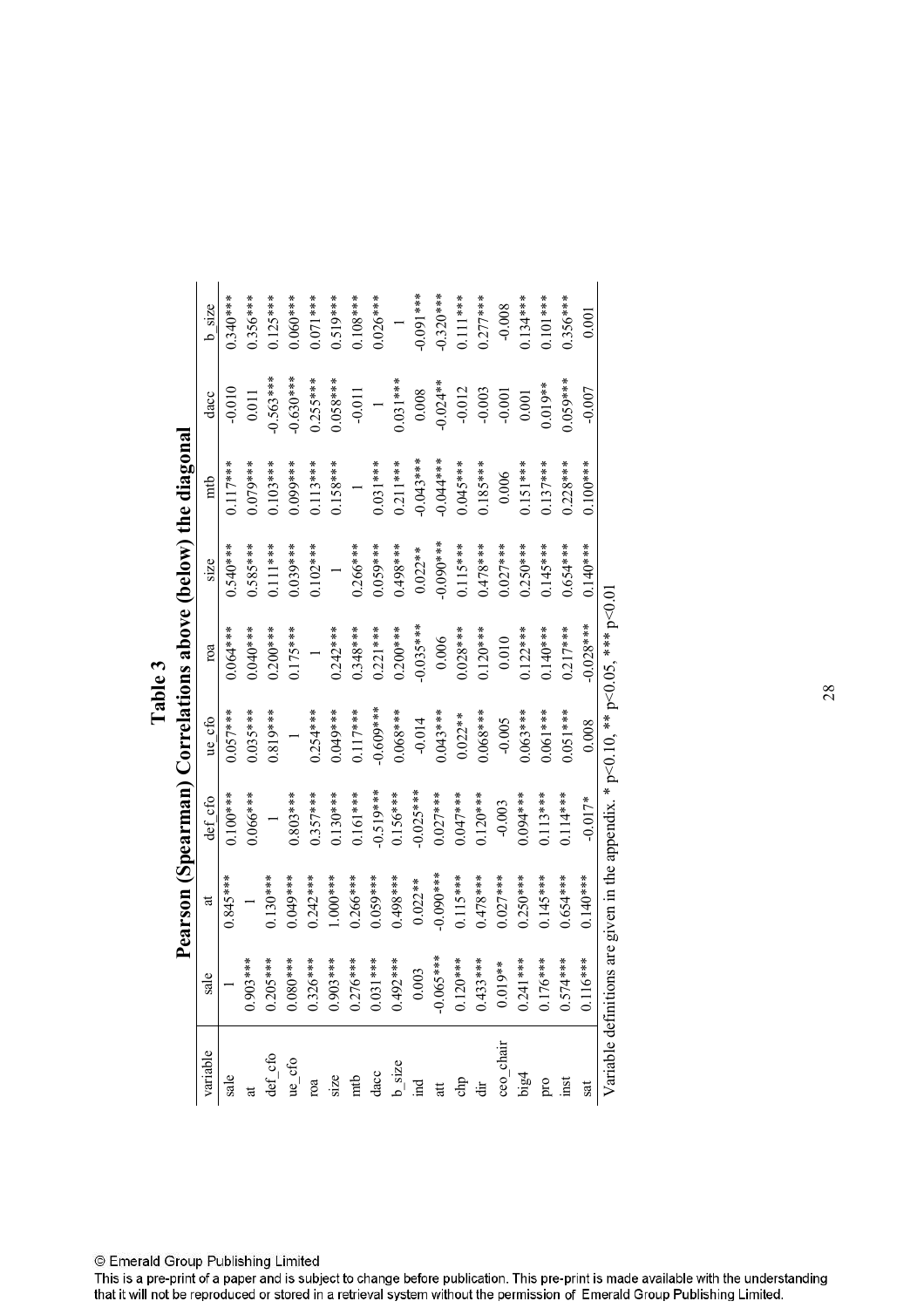|                                                                                                                                                                                                                                                                                                                                                                                                                                                                           |                                                                                                                                                                                                                          |                          |            |            |            |              | Pearson (Spearman) Correlations above (below) the diagonal |             |            |
|---------------------------------------------------------------------------------------------------------------------------------------------------------------------------------------------------------------------------------------------------------------------------------------------------------------------------------------------------------------------------------------------------------------------------------------------------------------------------|--------------------------------------------------------------------------------------------------------------------------------------------------------------------------------------------------------------------------|--------------------------|------------|------------|------------|--------------|------------------------------------------------------------|-------------|------------|
| variable                                                                                                                                                                                                                                                                                                                                                                                                                                                                  | $\overline{m}$                                                                                                                                                                                                           | ä                        | chp        | ÷          | ceo chair  | big4         | pro                                                        | inst        | sat        |
|                                                                                                                                                                                                                                                                                                                                                                                                                                                                           |                                                                                                                                                                                                                          | $-0.003$                 | $0.108***$ | 0.149***   | 0.014      | $0.125***$   | $0.063***$                                                 | $0.454**$   | $1.072***$ |
|                                                                                                                                                                                                                                                                                                                                                                                                                                                                           |                                                                                                                                                                                                                          | $\circ$                  | $0.079***$ | $0.189***$ | 0.002      | $0.134***$   | 0.054****                                                  | $0.497***$  | $0.101***$ |
|                                                                                                                                                                                                                                                                                                                                                                                                                                                                           |                                                                                                                                                                                                                          | $0.030***$               | $0.052***$ | $0.079***$ | $-0.011$   | $0.082***$   | $0.094***$                                                 | $0.076***$  | $-0.017*$  |
|                                                                                                                                                                                                                                                                                                                                                                                                                                                                           |                                                                                                                                                                                                                          | $0.038***$               | $0.033***$ | $0.052***$ | $-0.011$   | $0.055***$   | $0.053***$                                                 | $0.036***$  | $-0.005$   |
|                                                                                                                                                                                                                                                                                                                                                                                                                                                                           |                                                                                                                                                                                                                          | 0.001                    | $0.030***$ | $0.040***$ | 0.010      | $0.050***$   | $0.070***$                                                 | $0.071***$  | $-0.017*$  |
|                                                                                                                                                                                                                                                                                                                                                                                                                                                                           |                                                                                                                                                                                                                          | $-0.077***$              | $0.122***$ | $0.422***$ | $0.021**$  | $0.245***$   | $0.172***$                                                 | $0.577***$  | $0.144***$ |
| $\begin{array}{lll} \mathbf{a}\mathbf{b}&\mathbf{c}\mathbf{c}\mathbf{c}\\ \mathbf{c}\mathbf{c}\mathbf{c}\\ \mathbf{d}\mathbf{c}&\mathbf{c}\mathbf{c}\\ \mathbf{b}&\mathbf{c}\mathbf{c}\\ \mathbf{c}\mathbf{c}\mathbf{c}\\ \mathbf{c}\mathbf{c}\\ \mathbf{c}\mathbf{c}\\ \mathbf{c}\mathbf{c}\\ \mathbf{c}\mathbf{c}\\ \mathbf{c}\mathbf{c}\\ \mathbf{c}\mathbf{c}\\ \mathbf{c}\mathbf{c}\\ \mathbf{c}\mathbf{c}\\ \mathbf{c}\mathbf{c}\\ \mathbf{c}\mathbf{c}\\ \mathbf{$ | $-0.050***$<br>$-0.026***$<br>$-0.022***$<br>$-0.017*$<br>$-0.009$<br>$-0.042***$<br>$-0.048***$<br>$-0.048***$<br>$-0.048***$<br>$-0.048***$<br>$-0.048***$<br>$-0.057***$<br>$-0.057***$<br>$-0.057***$<br>$-0.057***$ | $-0.039***$              | $0.023**$  | $0.100***$ | $-0.004$   | $0.109***$   | $0.107***$                                                 | $0.154***$  | $0.033***$ |
|                                                                                                                                                                                                                                                                                                                                                                                                                                                                           |                                                                                                                                                                                                                          | $-0.036***$              | $-0.015$   | $-0.006$   | 0.006      | $-0.006$     | 0.012                                                      | $0.035***$  | $-0.008$   |
|                                                                                                                                                                                                                                                                                                                                                                                                                                                                           |                                                                                                                                                                                                                          | $-0.302***$              | $0.086***$ | $0.212***$ | $-0.007$   | $0.126***$   | $0.112***$                                                 | $0.344***$  | 0.004      |
|                                                                                                                                                                                                                                                                                                                                                                                                                                                                           |                                                                                                                                                                                                                          | $0.036***$               | $-0.001$   | $0.070***$ | $0.034***$ | $-0.014$     | $-0.067***$                                                | $-0.016*$   | $0.086***$ |
|                                                                                                                                                                                                                                                                                                                                                                                                                                                                           |                                                                                                                                                                                                                          | $\overline{\phantom{0}}$ | $-0.001$   | 0.014      | 0.012      | $-0.037$ *** | $-0.014$                                                   | $-0.054***$ | $0.086***$ |
|                                                                                                                                                                                                                                                                                                                                                                                                                                                                           |                                                                                                                                                                                                                          | $-0.019**$               |            | $0.070***$ | 0.009      | $0.094***$   | $-0.001$                                                   | $0.070***$  | 0.001      |
|                                                                                                                                                                                                                                                                                                                                                                                                                                                                           |                                                                                                                                                                                                                          | $-0.011$                 | $0.076***$ |            | $-0.001$   | $0.174***$   | $0.137***$                                                 | $0.223***$  | $0.020**$  |
|                                                                                                                                                                                                                                                                                                                                                                                                                                                                           |                                                                                                                                                                                                                          | $0.016*$                 | $0.029***$ | 0.015      |            | $0.029***$   | $-0.033***$                                                | 0.014       | $-0.017*$  |
|                                                                                                                                                                                                                                                                                                                                                                                                                                                                           |                                                                                                                                                                                                                          | $-0.042$ ***             | $0.090***$ | $0.184***$ | $0.029***$ |              | $0.037***$                                                 | $0.194***$  | $0.033***$ |
|                                                                                                                                                                                                                                                                                                                                                                                                                                                                           |                                                                                                                                                                                                                          | $-0.012$                 | 0.000      | $0.149***$ | $-0.024**$ | $0.034***$   |                                                            | $-0.073***$ | $0.058***$ |
|                                                                                                                                                                                                                                                                                                                                                                                                                                                                           |                                                                                                                                                                                                                          | $-0.077$ ***             | $0.088***$ | $0.379***$ | $0.027***$ | $0.247***$   | $-0.089***$                                                |             | $0.017*$   |
| sat                                                                                                                                                                                                                                                                                                                                                                                                                                                                       |                                                                                                                                                                                                                          | $0.084***$               | $-0.018*$  | $0.019**$  | $-0.017*$  | $0.033***$   | $0.063***$                                                 | $-0.019**$  |            |

|                                | $\theta$ the diago                         |
|--------------------------------|--------------------------------------------|
|                                |                                            |
| $\overline{5}$<br>Table 3 (Cor | $_{0}$ ns above (below)<br>man) Correlatio |
|                                |                                            |

This is a pre-print of a paper and is subject to change before publication. This pre-print is made available with the understanding<br>that it will not be reproduced or stored in a retrieval system without the permission of E

Variable definitions are given in the appendix.  $*$  p<0.10,  $**$  p<0.05,  $**$  p<0.01 Variable definitions are given in the appendix. \*  $p<0.10$ , \*\*  $p<0.05$ , \*\*\*  $p<0.01$ 

 $\overline{\phantom{a}}$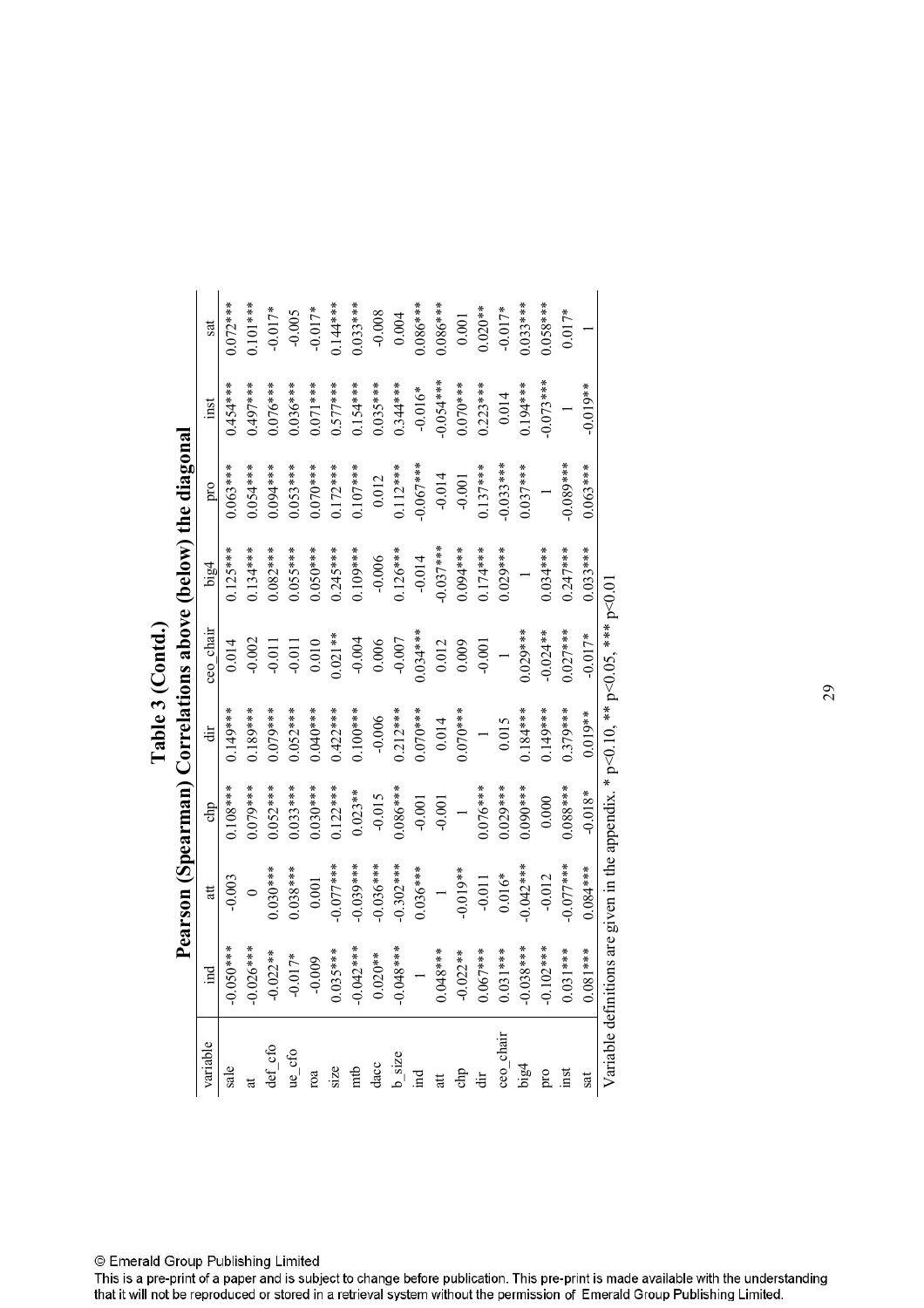|               |         |                                                |                     |                                           |     |     |       | Trend of Unexpected Cash Flows and Corporate Governance variables |                                 |                      |        |
|---------------|---------|------------------------------------------------|---------------------|-------------------------------------------|-----|-----|-------|-------------------------------------------------------------------|---------------------------------|----------------------|--------|
| Year          | 。<br>No |                                                | $ue_c$ cfo   b_size | ind                                       | att | chp | dir   | ceo chair                                                         | $\frac{\text{big}}{\text{big}}$ | pro                  | inst   |
| $\frac{1}{2}$ |         | $10977$ 0.003                                  |                     | $7.933$   48.450   74.348   0.049   2.959 |     |     |       | 0.008                                                             |                                 | $0.083$ 51.160 9.319 |        |
| 2005          | 1264    | 0.002                                          | 7.883               | 45.442 72.401 0.088                       |     |     | 2.822 | 0.009                                                             | 0.063                           | 51.121               | 7.412  |
| 2006          | 1410    | 0.002                                          |                     | 7.933 44.596 71.513 0.049 2.896           |     |     |       | 0.010                                                             |                                 | $0.065$ 49.899       | 8.632  |
| 2007          | 1488    | 0.002                                          | 7.922               | 46.292 73.950 0.047 2.943                 |     |     |       | 0.008                                                             | 0.070                           | 49.692               | 8.572  |
| 2008          | 1686    | 0.009                                          |                     | 7.941 48.680 74.162 0.032 2.964           |     |     |       | 0.009                                                             | 0.084                           | $50.149$ 10.842      |        |
| 2009          | 1730    | 0.001                                          | 7.936               | 50.506 74.864 0.036 2.969                 |     |     |       | 0.008                                                             | 1600                            | 51.308               | 9.694  |
| 2010          | 1764    | 0.001                                          | 7.879               | $50.914$ 75.819 0.043 2.946               |     |     |       | 0.006                                                             | 0.094                           | $ 52.105 $ 9.351     |        |
|               | 1635    | 0.000                                          | 8.026               | 50.993 76.717 0.055 3.132                 |     |     |       | 0.005                                                             |                                 | $0.100$ 53.479       | 10.063 |
|               |         | Variable definitions are given in the appendix |                     |                                           |     |     |       |                                                                   |                                 |                      |        |

 $\ddot{a}$  **:-Table 4**  $_{\rm WS}$  and  $_{\rm Co}$ ected Cash Flo ŗ Á  $\zeta$ 

Variable definitions are given in the appendix. Variable definitions are given in the appendix.

© Emerald Group Publishing Limited<br>This is a pre-print of a paper and is subject to change before publication. This pre-print is made available with the understanding<br>that it will not be reproduced or stored in a retrieval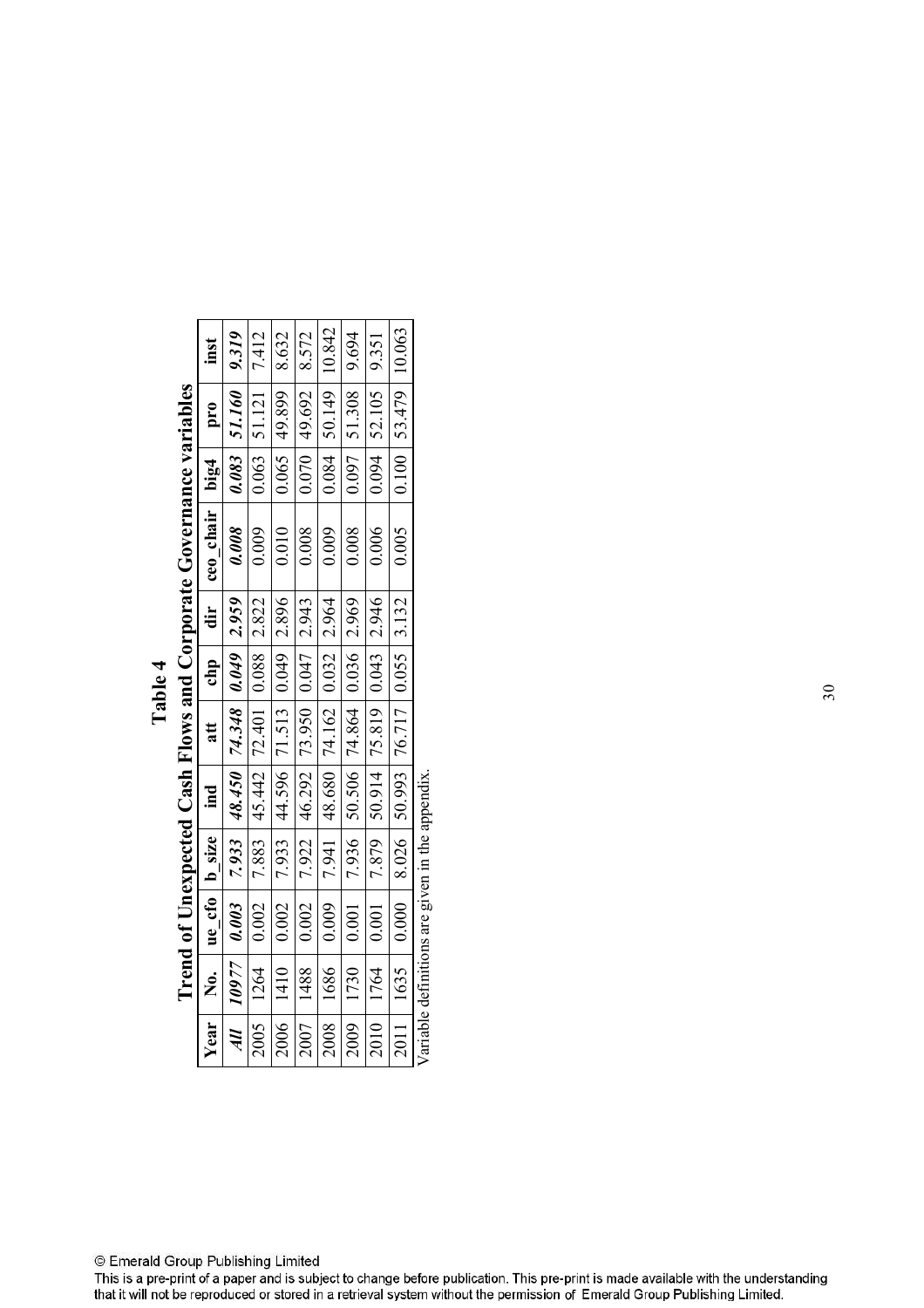|                          | Predicted                |              | <b>Dependent Variable</b> |               |
|--------------------------|--------------------------|--------------|---------------------------|---------------|
|                          | <b>Sign</b>              | $ue_c$ fo    | ue cfo                    | ue_cfo        |
| b size                   | $\overline{\mathcal{C}}$ | $0.0019***$  | $0.0020***$               | $0.0020***$   |
|                          |                          | (3.5543)     | (3.5881)                  | (3.5895)      |
| ind                      | $\overline{\mathcal{L}}$ | 0.0019       | 0.0019                    | 0.0018        |
|                          |                          | (0.2706)     | (0.2773)                  | (0.2564)      |
| att                      | $\overline{\mathcal{C}}$ | $0.0169***$  | $0.0179***$               | $0.0179***$   |
|                          |                          | (2.8627)     | (3.1435)                  | (3.1338)      |
| chp                      | $\overline{\mathcal{L}}$ | 0.0029       | 0.0028                    | 0.0028        |
|                          |                          | (0.8976)     | (0.8774)                  | (0.8827)      |
| dir                      | $\overline{\mathcal{L}}$ | 0.0002       | 0.0002                    | 0.0002        |
|                          |                          | (0.4465)     | (0.4692)                  | (0.4322)      |
| ceo_chair                | $\overline{\mathcal{L}}$ | $-0.0009$    | $-0.0014$                 | $-0.0014$     |
|                          |                          | $(-0.0620)$  | $(-0.0961)$               | $(-0.1010)$   |
| big4                     | $\overline{\mathcal{C}}$ | 0.0048       | 0.0041                    | 0.0039        |
|                          |                          | (1.4828)     | (1.1479)                  | (1.0540)      |
| pro                      | $^{+}$                   | $0.0185***$  |                           |               |
|                          |                          | (2.8031)     |                           |               |
| inst                     |                          | 0.0084       | 0.0081                    |               |
|                          |                          | (1.0233)     | (0.9181)                  |               |
| roa                      | $\overline{\mathcal{C}}$ | $0.1595***$  | $0.1594***$               | $0.1593***$   |
|                          |                          | (4.3586)     | (4.3563)                  | (4.3274)      |
| size                     | $\overline{\mathcal{C}}$ | $-0.0013*$   | $-0.0014*$                | $-0.0015*$    |
|                          |                          | $(-1.8212)$  | $(-1.8757)$               | $(-1.9117)$   |
| mtb                      | $\overline{\mathcal{L}}$ | 0.0010       | 0.0010                    | 0.0010        |
|                          |                          | (1.6340)     | (1.5488)                  | (1.5407)      |
| dacc                     | $\overline{\mathcal{L}}$ | $-0.6809***$ | $-0.6808***$              | $-0.6809***$  |
|                          |                          | $(-25.6507)$ | $(-25.6511)$              | $(-25.6420)$  |
| pro_dom                  | $\mathrm{+}$             |              | $0.0153***$               | $0.0159***$   |
|                          |                          |              | (2.9839)                  | (2.9286)      |
| pro_for                  | $^{+}$                   |              | $0.0207***$               | $0.0213***$   |
|                          |                          |              | $(-3.4251)$               | $-3.228$      |
| inst dom                 |                          |              |                           | 0.0059        |
|                          |                          |              |                           | (0.5750)      |
| inst for                 |                          |              |                           | 0.0142        |
|                          |                          |              |                           | (0.6919)      |
| Constant                 |                          | $-0.0420***$ | $-0.0410***$              | $-0.0408$ *** |
|                          |                          | $(-4.5957)$  | $(-5.0884)$               | $(-4.9822)$   |
| No. of observations      |                          | 10977        | 10977                     | 10977         |
| <b>Adjusted R-Square</b> |                          | 60.95%       | 60.95%                    | 60.95%        |
| p-value                  |                          | 0.0000       | 0.0000                    | 0.0000        |

Table 5 **Corporate Governance and Cash Flow Manipulation** 

The regression model is ue\_cfo  $_{i,t} = \alpha_0 + \alpha_1 b$ \_size  $_{i,t} + \alpha_2 ind_{i,t} + \alpha_3 att_{i,t} + \alpha_4 chp_{i,t} + \alpha_5$  $dir_{i,t} + \alpha_6$  ceo\_chair<sub>i,t</sub> +  $\alpha_7$   $\overline{big}4_{i,t} + \alpha_8$  pro<sub>i,t</sub> +  $\overline{\alpha_9}$  inst<sub>i,t</sub> +  $\alpha_{10}$  roa<sub>i,t</sub> +  $\alpha_{11}$  size<sub>i,t</sub> +  $\alpha_{12}$  mtb<sub>i,t +</sub>  $\alpha_{13}$  dacc<sub>i,t+</sub>,  $\alpha_{14}$  pro\_dom<sub>i,t</sub> +  $\alpha_{15}$  pro\_for<sub>i,t</sub> +  $\alpha_{16}$  inst\_dom<sub>i,t</sub> +  $\alpha_{17}$  inst\_for<sub>i,t</sub> +  $\omega_{i,t}$ . Amounts reported are means of coefficients from pooled regressions. t-statistics are given in parentheses. Standard errors are 2-way (firm and year) cluster-robust (Petersen, 2009). Variable definitions are given in the appendix. \*  $p<0.10$ , \*\*  $p<0.05$ , \*\*\*  $p<0.01$ 

© Emerald Group Publishing Limited

This is a pre-print of a paper and is subject to change before publication. This pre-print is made available with the understanding that it will not be reproduced or stored in a retrieval system without the permission of Emerald Group Publishing Limited.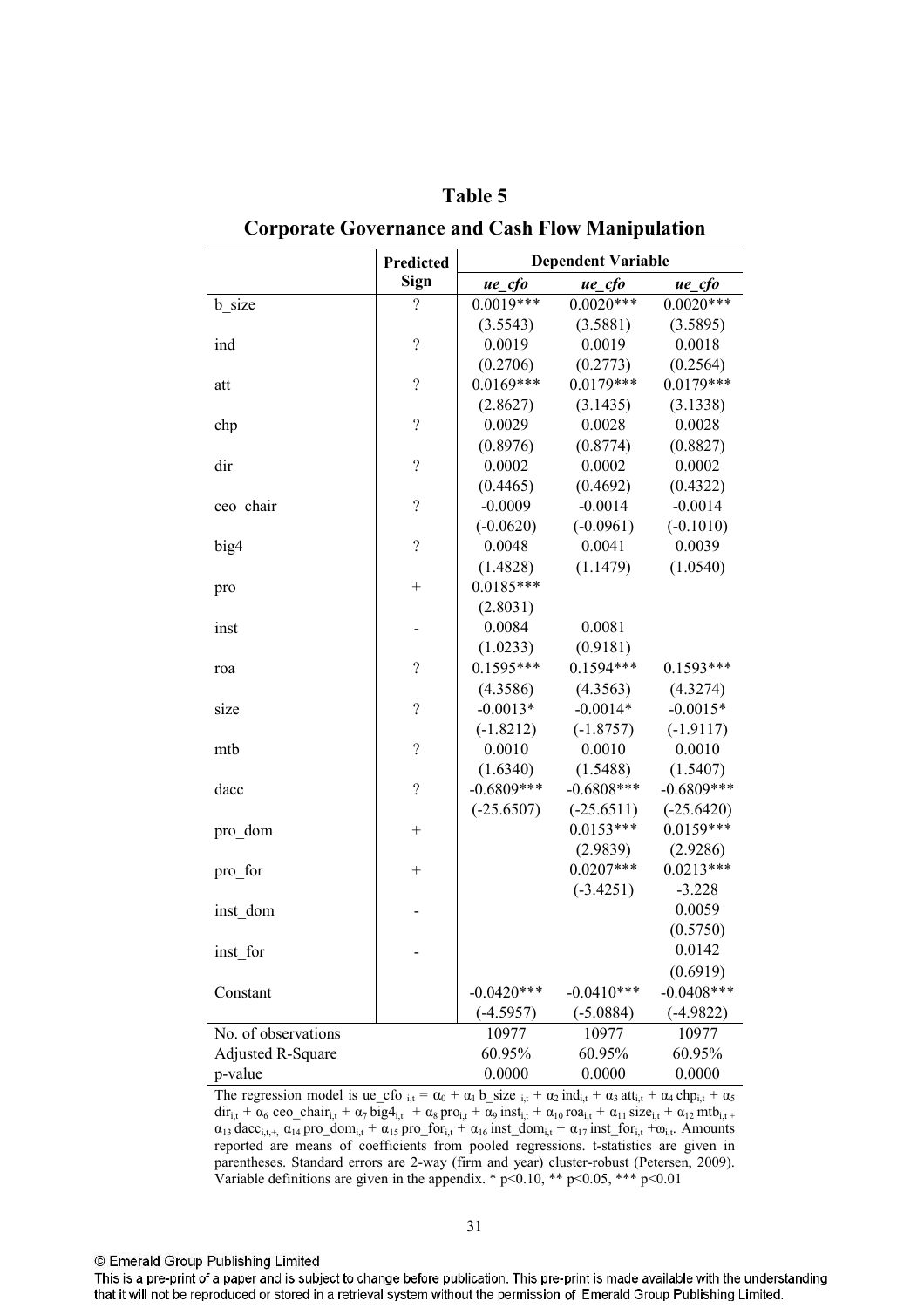|                     | Predicted                | <b>Dependent Variable</b> |
|---------------------|--------------------------|---------------------------|
|                     | <b>Sign</b>              | ue_cfo                    |
| b_size              | $\overline{\mathcal{L}}$ | $0.0020***$               |
|                     |                          | (3.4829)                  |
| ind                 | $\overline{\mathcal{C}}$ | 0.0047                    |
|                     |                          | (0.6643)                  |
| att                 | $\overline{\mathcal{L}}$ | $0.0164**$                |
|                     |                          | (2.5468)                  |
| chp                 | $\overline{\mathcal{L}}$ | 0.0027                    |
|                     |                          | (0.6561)                  |
| dir                 | $\overline{\mathcal{L}}$ | 0.0002                    |
|                     |                          | (0.5261)                  |
| ceo_chair           | $\overline{\mathcal{L}}$ | $-0.0035$                 |
|                     |                          | $(-0.2000)$               |
| big4                | $\overline{\mathcal{L}}$ | $0.0408*$                 |
|                     |                          | (1.9522)                  |
| pro                 | $^{+}$                   | $0.0181***$               |
|                     |                          | (2.6185)                  |
| inst                |                          | 0.0111                    |
|                     |                          | (1.2457)                  |
| big4*b size         | $\overline{\mathcal{L}}$ | $-0.0015$                 |
|                     |                          | $(-1.1151)$               |
| big4*ind            | $\overline{\mathcal{L}}$ | $-0.0534***$              |
|                     |                          | $(-5.5308)$               |
| big4*att            | $\overline{\mathcal{C}}$ | 0.0269                    |
|                     |                          | (1.5402)                  |
| big4*chp            | $\overline{\mathcal{C}}$ | 0.0008                    |
|                     |                          | (0.1146)                  |
| big4*dir            | $\overline{\mathcal{L}}$ | $-0.0006$                 |
|                     |                          | $(-0.6698)$               |
| big4*ceo_chair      | $\overline{\mathcal{L}}$ | 0.0239                    |
|                     |                          | (0.8481)                  |
| big4*pro            | $\overline{\mathcal{L}}$ | $-0.0170$                 |
|                     |                          | $(-0.9225)$               |
| big4*inst           | $\overline{\mathcal{C}}$ | $-0.0311$                 |
|                     |                          | $(-1.6345)$               |
| roa                 | $\overline{\mathcal{C}}$ | $0.1594***$               |
|                     |                          | (4.3499)                  |
| size                | $\overline{\mathcal{L}}$ | $-0.0015*$                |
|                     |                          | $(-1.9434)$               |
| mtb                 | $\overline{\mathcal{L}}$ | 0.0009                    |
|                     |                          | (1.5222)                  |
| dacc                | $\overline{?}$           | $-0.6810***$              |
|                     |                          | $(-25.5743)$              |
| Constant            |                          | $-0.0431***$              |
|                     |                          | $(-4.4981)$               |
| No. of observations |                          | 10977                     |

Table 6 Big Four Auditors and Cash Flow Manipulation

32

© Emerald Group Publishing Limited

This is a pre-print of a paper and is subject to change before publication. This pre-print is made available with the understanding<br>that it will not be reproduced or stored in a retrieval system without the permission of E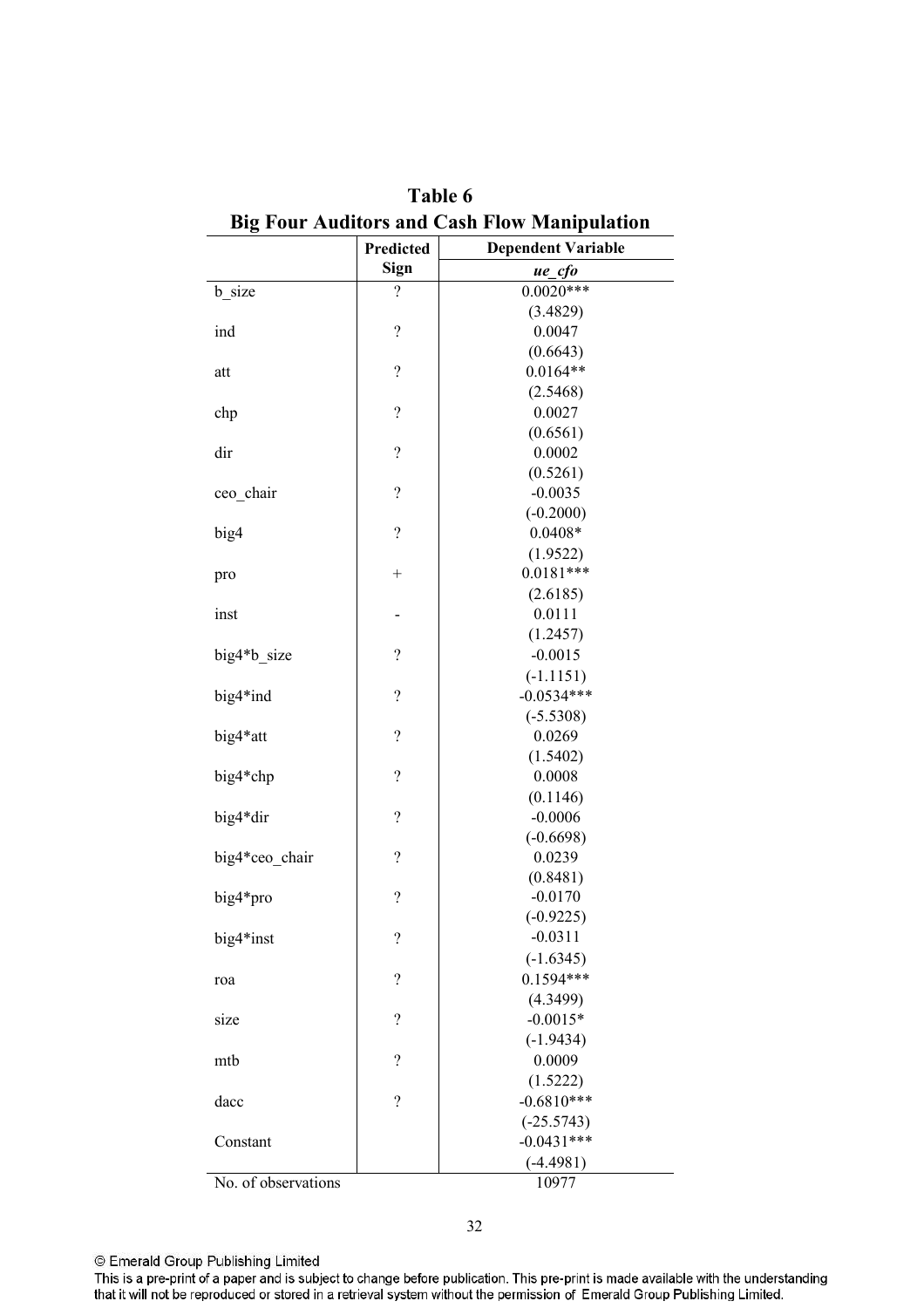| Adjusted R-Square | 60.98% |
|-------------------|--------|
| p-value           | 0.0000 |

The regression model is ue\_cfo  $_{i,t} = \alpha_0 + \alpha_1 b$ \_size  $_{i,t} + \alpha_2 \text{ ind}_{i,t} + \alpha_3 \text{ att}_{i,t} + \alpha_4$ chp<sub>i,t</sub> +  $\alpha_5$  dir<sub>i,t</sub> +  $\alpha_6$  ceo\_chair<sub>i,t</sub> +  $\alpha_7$  big4<sub>i,t</sub> +  $\alpha_8$  pro<sub>i,t</sub> +  $\alpha_9$  inst<sub>i,t</sub> +  $\alpha_{10}$  big4\* b\_size  $_{i,t}$  +  $\alpha_{11}$  big4\*ind<sub>i,t</sub> +  $\alpha_{12}$  big4\*att  $_{i,t}$  +  $\alpha_{13}$  big4\*chp  $_{i,t}$  +  $\alpha_{14}$  big4\*dir<sub>i,t</sub> +  $\alpha_{15}$  big4\*ceo\_chair<sub>i,t</sub> +  $\alpha_{16}$  big4\*pro<sub>i,t</sub> +  $\alpha_{17}$  big4\*inst<sub>i,t</sub> +  $\alpha_{18}$  roa<sub>i,t</sub> +  $\alpha_{19}$  size<sub>i,t</sub> +  $\alpha_{20}$  mtb<sub>it +</sub>  $\alpha_{21}$  dacc<sub>it</sub> +  $\omega_{11}$ . Amounts reported are means of coefficients from pooled regressions. t-statistics are given in parentheses. Standard errors are 2-way (firm and year) cluster-robust (Petersen, 2009). Variable definitions are given in the appendix. \*  $p<0.10$ , \*\*  $p<0.05$ , \*\*\*  $p<0.01$ 

This is a pre-print of a paper and is subject to change before publication. This pre-print is made available with the understanding that it will not be reproduced or stored in a retrieval system without the permission of Emerald Group Publishing Limited.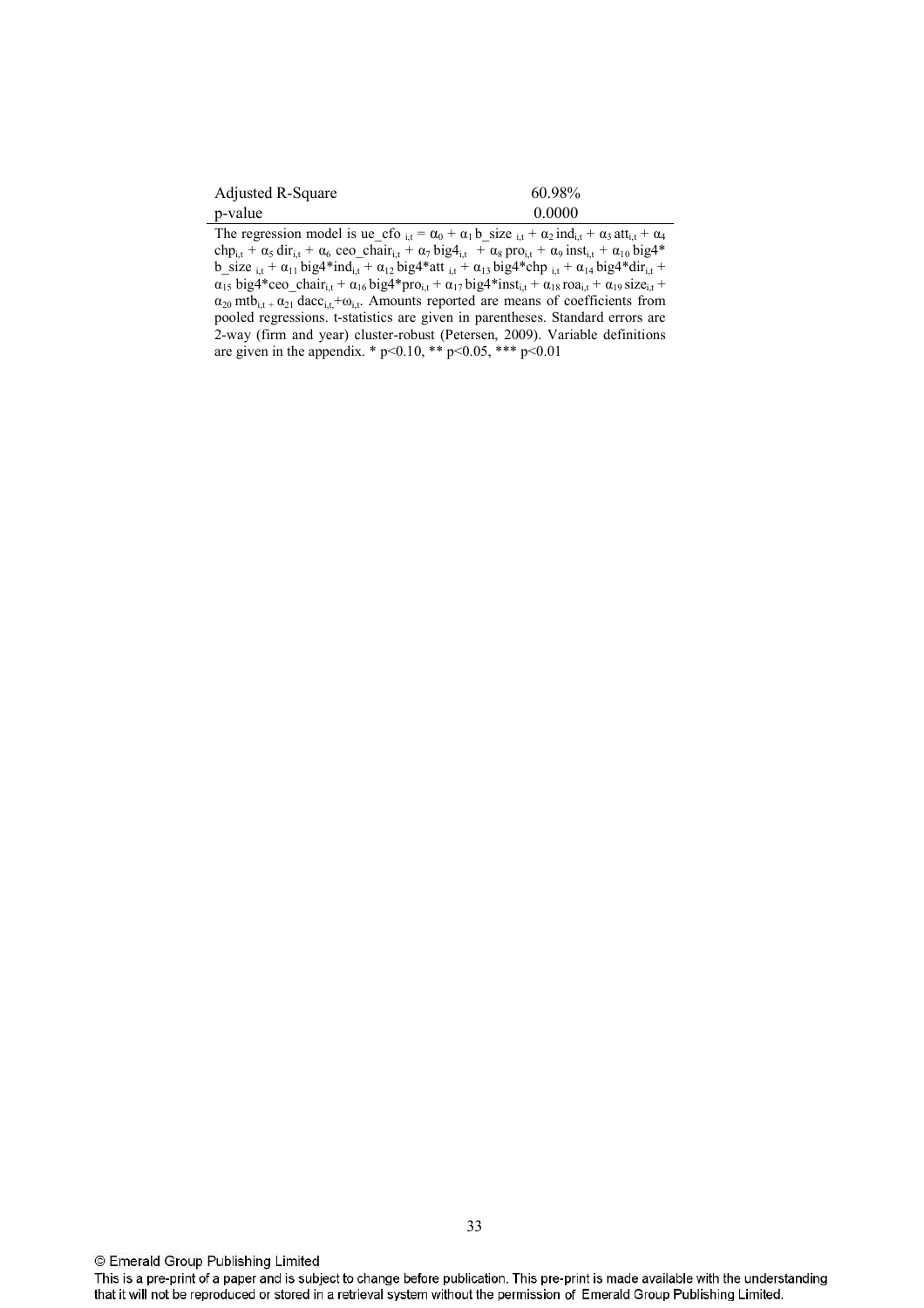|               | 1 rauu m oatyam<br>Predicted |              | <b>Dependent Variable</b> |
|---------------|------------------------------|--------------|---------------------------|
|               | <b>Sign</b>                  | $ue_c$ fo    | $ue\_cfo$                 |
| b size        | ?                            | $0.0019***$  | $0.0019***$               |
|               |                              | (3.5563)     | (2.6485)                  |
| ind           | $\overline{\mathcal{L}}$     | 0.0027       | 0.0004                    |
|               |                              | (0.3874)     | (0.0431)                  |
| att           | $\overline{\mathcal{L}}$     | $0.0180***$  | $0.0225***$               |
|               |                              | (3.0036)     | (3.4820)                  |
| chp           | $\overline{\mathcal{L}}$     | 0.0028       | 0.0016                    |
|               |                              | (0.8363)     | (0.3260)                  |
| dir           | $\overline{\mathcal{L}}$     | 0.0001       | 0.0001                    |
|               |                              | (0.3145)     | (0.2791)                  |
| ceo chair     | $\overline{\mathcal{C}}$     | $-0.0014$    | 0.0021                    |
|               |                              | $(-0.0996)$  | (0.1339)                  |
| big4          | $\overline{\mathcal{L}}$     | 0.0049       | 0.0068                    |
|               |                              | (1.5060)     | (1.5355)                  |
| pro           | $^{+}$                       | $0.0188***$  | $0.0171**$                |
|               |                              | (2.8365)     | (2.0046)                  |
| inst          |                              | 0.0073       | 0.0084                    |
|               |                              | (0.9182)     | (0.8959)                  |
| sat           |                              | $-0.0042**$  | 0.0011                    |
|               |                              | $(-2.0984)$  | (0.1008)                  |
| roa           | $\overline{\mathcal{L}}$     | $0.1592***$  | $0.1591***$               |
|               |                              | (4.3547)     | (4.3452)                  |
| size          | $\overline{\mathcal{C}}$     | $-0.0011$    | $-0.0011*$                |
|               |                              | $(-1.6226)$  | $(-1.6598)$               |
| mtb           | $\overline{\mathcal{L}}$     | 0.0010       | 0.0010                    |
|               |                              | (1.6380)     | (1.6094)                  |
| dacc          | $\overline{\mathcal{L}}$     | $-0.6811***$ | $-0.6809***$              |
|               |                              | $(-25.7873)$ | $(-25.8182)$              |
| sat*b size    |                              |              | $-0.0001$                 |
|               |                              |              | $(-0.1245)$               |
| sat*ind       |                              |              | 0.0092                    |
|               |                              |              | (0.9021)                  |
| sat*att       |                              |              | $-0.0154**$               |
|               |                              |              | $(-2.1956)$               |
| sat*chp       |                              |              | 0.0034                    |
|               |                              |              | (0.6638)                  |
| sat*dir       |                              |              | $-0.0000$                 |
|               |                              |              | $(-0.0135)$               |
| sat*ceo chair |                              |              | $-0.0159***$              |
|               |                              |              | $(-3.1534)$               |
| sat*big4      |                              |              | $-0.0054$                 |
|               |                              |              | $(-1.1168)$               |
| sat*pro       | $\overline{\mathcal{C}}$     |              | 0.0060                    |
|               |                              |              | (0.6302)                  |
|               |                              |              |                           |

**7***3* **Cash Flow Manipulation before and after the Fraud in Satyam** 

This is a pre-print of a paper and is subject to change before publication. This pre-print is made available with the understanding<br>that it will not be reproduced or stored in a retrieval system without the permission of E